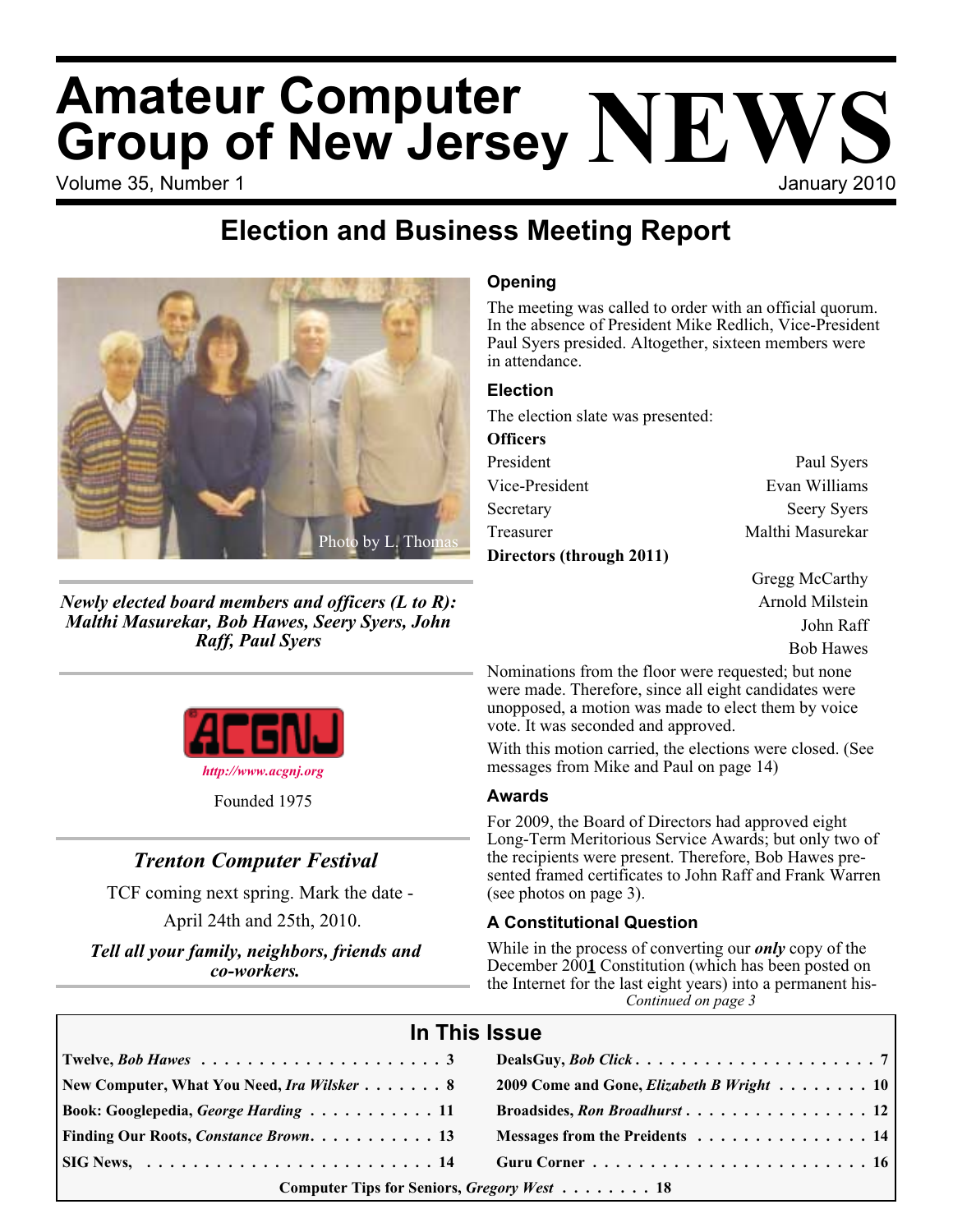#### **Officers, Directors and Leaders**

| <b>Officers</b>                |                  |                    | <b>Board of Directors</b>   |                     |                    |
|--------------------------------|------------------|--------------------|-----------------------------|---------------------|--------------------|
| President                      | Paul Syers       |                    | Director Emeritus           | Sol Libes           | $(609)$ 520-9024   |
| Vice President                 | Evan Williams    | $(908)$ 359-8070   | Through 2011                | Gregg McCarthy      |                    |
| Treasurer                      | Malthi Masurekar | $(732) 560 - 1534$ |                             | Arnold Milstein     | $(908)$ 753-8036   |
| Secretary                      | Seery Syers      |                    |                             | John Raff           | $(973)$ 992-9002   |
| Past President                 | Mike Redlich     | (908) 246-0410     |                             | <b>Bob Hawes</b>    |                    |
|                                |                  |                    | Through 2010                | David McRitchie     |                    |
| <b>Special Interest Groups</b> |                  |                    |                             | Don McBride         | $(732) 560 - 0369$ |
| C Languages                    | Bruce Arnold     | $(908)$ 735-7898   |                             | <b>Bill Farrell</b> | $(732) 572 - 3481$ |
| Firefox Activity               | David McRitchie  |                    |                             | Lenny Thomas        |                    |
| Genealogy                      | Frank Warren     | $(908)$ 756-1681   | <b>Standing Committees</b>  |                     |                    |
| Hardware                       | Mike Reagan      |                    | APCUG Rep.                  | Frank Warren        | $(908) 756 - 1681$ |
| Investing                      | Jim Cooper       |                    | <b>Facilities</b>           | John Raff           | $(973)$ 992-9002   |
| Java                           | Michael Redlich  |                    | Financial                   | Evan Williams       | $(908)$ 359-8070   |
| Layman's Forum                 | Matthew Skoda    | $(908)$ 359-8842   | Historian                   | Lenny Thomas        |                    |
| <b>LUNICS</b>                  | Andreas Meyer    |                    | Membership                  | open                |                    |
| NJ Gamers                      | Gregg McCarthy   |                    | Newsletter                  | <b>Bob Hawes</b>    |                    |
| WebDev                         | Evan Williams    | $(908)$ 359-8070   | Publicity                   | Gregg McCarthy      |                    |
| <b>Window Pains</b>            | John Raff        | $(973)$ 992-9002   | <b>Trenton ComputerFest</b> | Mike Redlich        | $(908)$ 246-0410   |
|                                |                  |                    | Vendor Liaison              | Arnold Milstein     | $(908)$ 753-8036   |
|                                |                  |                    | Webmaster                   | John Raff           | (973) 992-9002     |

### **ACGNJ News**

#### **Editor**

Barbara DeGroot 145 Gun Club Road Palmerton PA 18071 Tel: (570) 606-3596 bdegroot@ptd.net

**ACGNJ News** is published by the Ama- teur Computer Group of New Jersey, In- corporated (ACGNJ), PO Box 135, Scotch Plains NJ 07076. ACGNJ, a non-profit ed- ucational corporation, is an independent computer user group. Opinions expressed herein are solely those of the individual author or editor. This publication is **Copy-**<br>**right**  $\bigcirc$  2010 by the Amateur Computer<br>**Group of New Jersey, Inc., all rights re-Group of New Jersey, Inc., all rights re- served. Permission to reprint with ap- propriate credit is hereby given to non-profit organizations.**

**Submissions:** Articles, reviews, cartoons, illustrations. Most common formats are ac- ceptable. Graphics embedded in the docu- ment must also be included as separate files. Fax or mail hard copy and/or disk to editor; OR e-mail to Editor. Always confirm. Date review and include name of word processor used, your name, address and phone *and* name, address and phone of manufacturer, if available.

**Tips for reviewers:** Why does anyone need it? Why did you like it or hate it? Ease (or difficulty) of installation, learning and use. Would you pay for it?

**Advertising:** Non-commercial announce- ments from members are free. Commercial ads 15 cents per word, \$5 minimum. Camera ready display ads: Full page (7 x 10 inches) \$150, two-thirds page  $(4\frac{1}{2} \times 10)$  \$115, half-page \$85, one-third \$57, quarter \$50, eighth \$30. Discount 10% on 3 or more con- secutive insertions. Enclose payment.

**Publication Exchange:** Other computer user groups are invited to send a subscription to ACGNJ at the address below. We will re- spond in kind.

**Address Changes** should be emailed to *membership@acgnj.org* or sent to ACGNJ at the address below.

**Membership**, including subscription: 1 year \$25, 2 years \$40, 3 years \$55. Additional family members: \$10 each per year. Student : 1 year \$20. Senior citizen (over 65) 1 year \$20, 3 years \$45. Send your name, address and payment to ACGNJ, PO Box 135, Scotch Plains NJ 07076.

**Typographic Note**: The ACGNJ News is produced using Corel Ventura 5. Font fami- lies used are Times New Roman (TT) for body text, Arial (TT) for headlines.

#### **E-Mail Addresses**

Here are the e-mail addresses of ACGNJ Officers, Directors and SIG Leaders (and the Newsletter Editor). This list is also at (*<http://www.acgnj.org/officers.html>*).

| Bruce Arnold         | barnold@ieee.org         |
|----------------------|--------------------------|
| Jim Cooper           | jim@thecoopers.org       |
| Barbara DeGroot      | bdegroot@ptd.net         |
| Mark Douches         | pcproblems@pobox.com     |
| David Eisen          | ultradave@gmail.com      |
| <b>Bill Farrell</b>  | wfarr18124@aol.com       |
| Manuel Goyenechea    | Goya@acgnidotnetsig.org  |
| <b>Bob Hawes</b>     | bob.hawes@acgnj.org      |
| Sol Libes            | sol@libes.com            |
| Malthi Masurekar     | malthirm@verizon.net     |
| Don McBride          | don@mcbride.name         |
| Gregg McCarthy       | greggmajestic@gmail.com  |
| David McRichie       | dmcritchie@hotmail.com   |
| Andreas Meyer        | lunics@acgnj.org         |
| Arnold Milstein      | mrflark@yahoo.com        |
| John Raff            | john@jraff.com           |
| Mike Redlich         | mike@redlich.net         |
| Matt Skoda           | som359@aol.com           |
| Keith Sproul         | ksproul@noc.rutgers.edu  |
| Paul Syers           | paul.syers@acgnj.org     |
| Lenny Thomas         | lenny.thomas@acgnj.org   |
| <b>Scott Vincent</b> | scottvin@optonline.net   |
| Frank Warren         | kb4cyc@webwarren.com     |
| Evan Williams        | ewilliams@collaboron.com |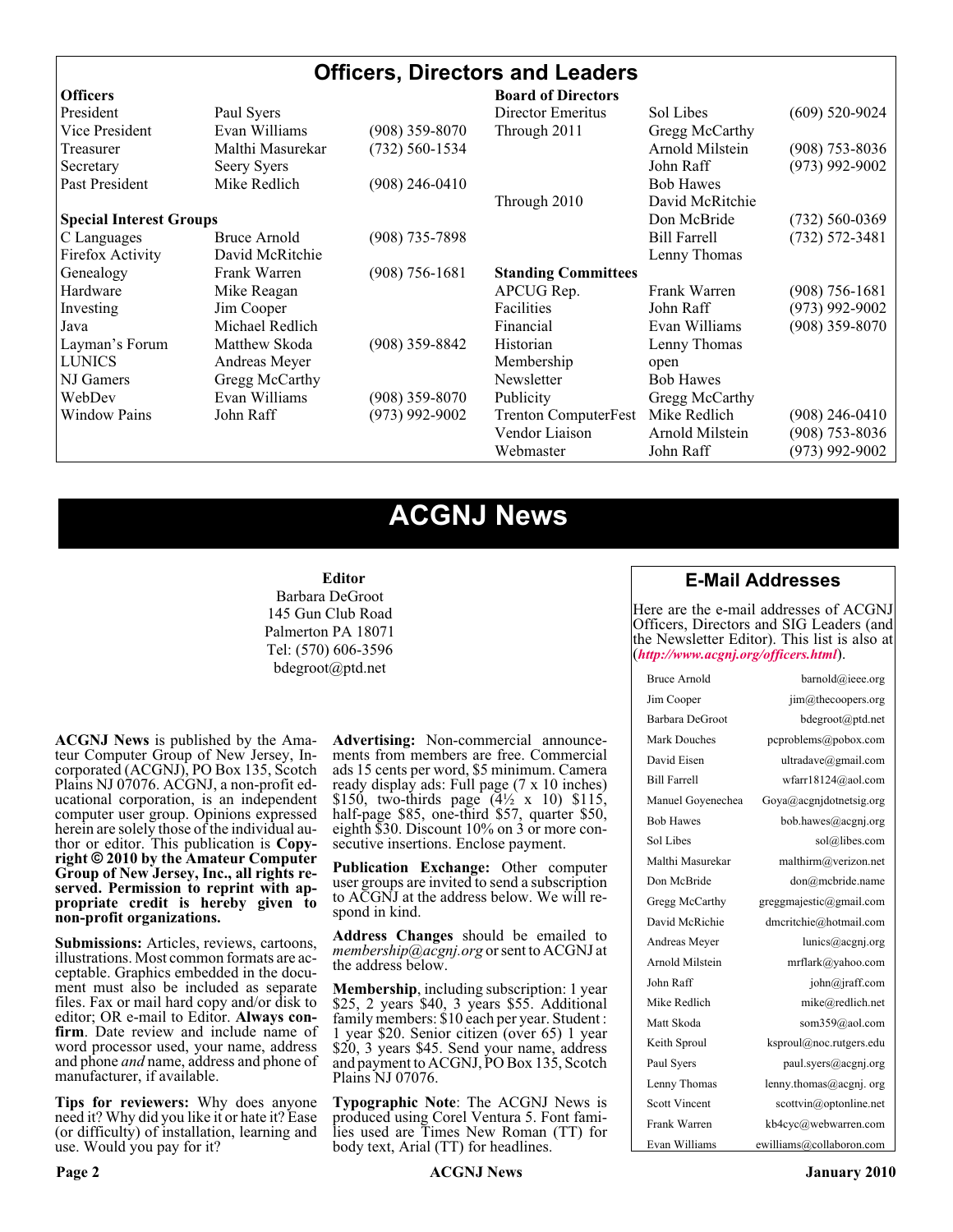#### **Election and Business Meeting Report,** *continued*

torical reference document, Bob Hawes discovered a typo. In the first sentence of Article IV, Section III, the term "Vice President" was written as "Vice. President". Bob felt he had sufficient evidence to show that this was an after-the-fact transcription error, and had *not* accidentally been voted upon and adopted as part of the December 2001 amendments. However, to be on the safe side, he presented the problem to the full membership. A motion to authorize correction was made, seconded and passed. (Note that in our December 200**8** amendments, we changed all instances of "Vice President" to "Vice-President"; but this *predates* those revisions, so it should stay as "Vice President").

Finally, a motion to adjourn the Annual Business Meeting was made and passed.

#### **Main Meeting Presentation**

Following the Election and Business Meeting, Mark Streitman spoke about "Building your own Home Theater". His topics included Digital TV, sound systems, projectors and other electronics, various types of DVRs, computers, software, and how to put them all together. He covered ambiance (furniture and wall decorations, from the comfortably cheap to the ridiculously expensive). He highlighted both Windows based systems such as Microsoft Media Center and Linux based systems such as Mythbuntu (a combination of Ubuntu and MythTV). He mentioned Internet services such as YouTube, Hulu and TV.com, and he examined displays (LCD, etc.) and screens (some of which can actually be *painted* directly on the wall). It was an entertaining and educational show.  $\Box$ 

#### **Awards at December Main Meeting**

At our Annual Business Meeting on December  $4<sup>th</sup>$ , the ACGNJ Board of Directors presented eight Long-Term Meritorious Service Awards for 2009. Six were Decade-Plus Awards, in recognition of service to the club for more than ten years. They were given to Mike Barlow (16 years), Jim Ditaranto (17 years), Sheldon Koepf (15 years), Andreas Meyer (13 years), Scott Vincent (three simultaneous positions, 17 years, 15 years and 15 years, for a total of 47 years) and Frank Warren (three simultaneous positions, 13 years, 10 years and 9 years, for a total of 32 years). The seventh was a Double-Decade Award to Bruce Arnold (20 years); and the eighth was a Quadruple Whammy Award to John Raff (*four* simultaneous positions, 15 years, 15 years, 12 years and 12 years, for a grand total of *54* years). John (below left) and Frank (below right) were in attendance, so Bob Hawes presented them with their framed certificates personally. At right is a representative sample of the certificates.  $\Box$ 





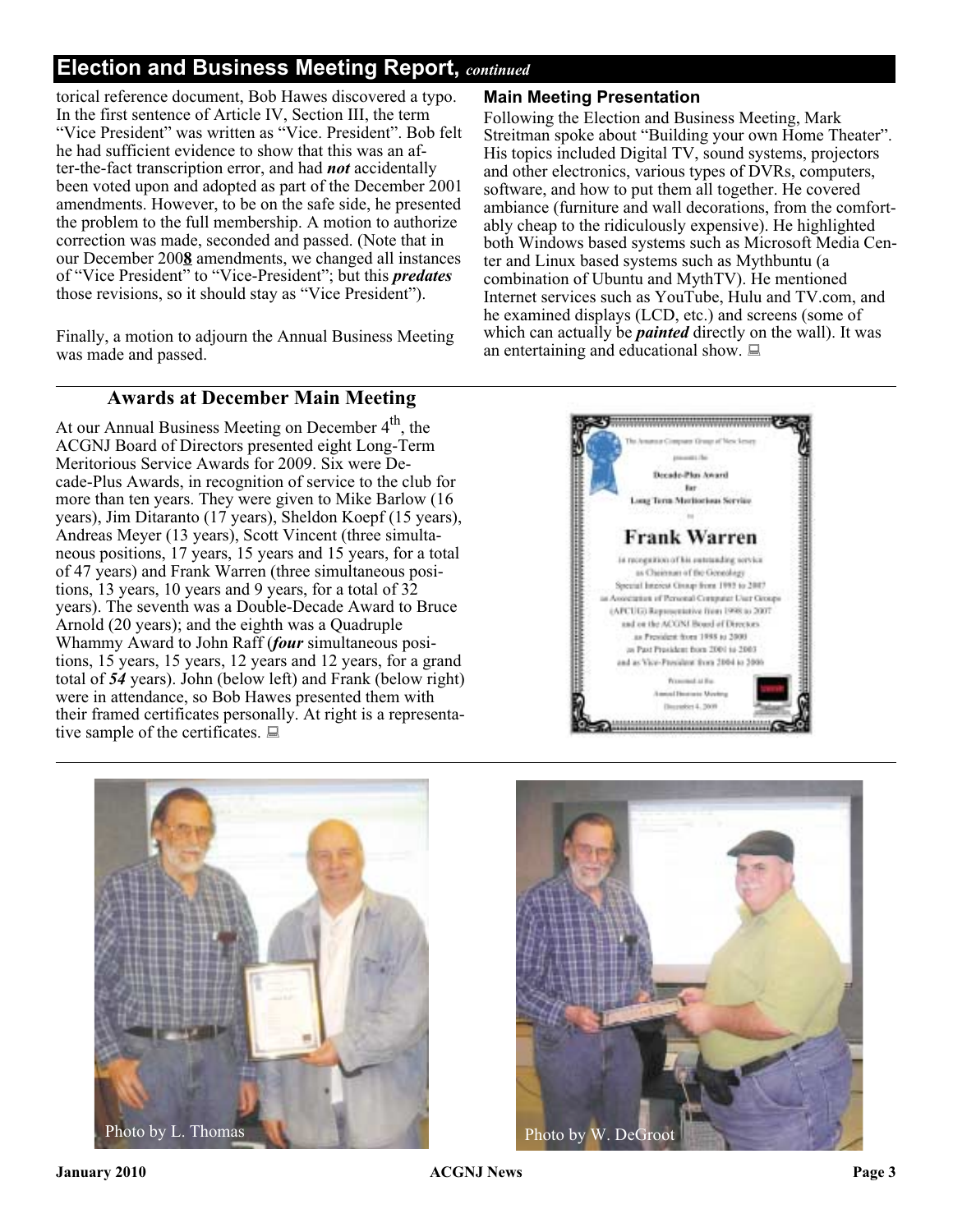#### **Twelve** *Bob Hawes (bob.hawes@acgnj.org)*

In terms of computer use, 2009 was a significant year for me. Therefore, I've got a tale to tell; but what should I call such a year-in-review article? In the past, I've often gone for a "twist" on somebody else's work.

So: I've had an on-again, off-again relationship with the TV show "24". I like its concept. (Each week's hour-long episode details one hour in real time out of a single 24-hour day). I haven't always liked what the producers have done with that concept, though. They've gone to some extreme and downright wacky lengths on occasion; but in my opinion they've missed a situation that (given good writing, which they usually have) could be played for suspense, for comic relief, or for *both*.

In the first episode, I'd like to see them put one of their characters on board a non-stop flight from Australia to the US. Thus, that character would be stuck on that airplane for most (if not all) of the TV season, unable to do anything but talk on the phone or telecommute over the Internet via laptop computer. Meanwhile, all of the other characters would be out there fighting to save the world. Talk about frustration; but perhaps, somehow, that character could swoop in at the last minute and save the day. Maybe, now that I've published my idea for all the world to see, one of the "24" producers will notice it and steal it. That would be only fair, since here I've ripped off *their* title to get mine.

Anyway, in this article I'll be recapping my previous articles for the past twelve months, highlighting how my computer interests evolved over that interval. In our January 2009 issue, I had *three* bylines. On page 1, *Election and Business Meeting Report* is credited to both Paul Syers and Bob Hawes. In this case, I don't really think of myself as a co-author, since I didn't actually *create* anything. What I did was copy Paul's minutes from the December 5<sup>th</sup> Main Meeting, then re-edit them into a newsletter article. (This was Paul's last month as Secretary. At that same meeting, he was elected Vice-President for 2009). Next, on page 3, there's *A Solstice Party*; my short (464 word) report on the later part of that meeting (*after* the events recounted by Paul). That night was the first ACGNJ event that I volunteered to host; and on the whole, I was pleased with the results. (Though it's true that some things didn't go quite as well as I'd hoped). While those two articles really don't have anything to do with computer use, they *were* published in 2009. So even though they don't fit my theme, I'm briefly mentioning them here.

Then, we come to page 4, and *Cut It Out* (my "regular" January article). In it, I investigated a "new" feature that one of our members had "discovered". In a PDF file on the Internet, he highlighted text, copied it into the clipboard, and then pasted it into a new file that he'd created. I was

*Continued above right Continued below left*

flabbergasted. I'd always thought that paying Adobe enormous piles of money for the full version of Acrobat was the only way to get any information out of a PDF file; and by believing that, I'd become the victim of a self-fulfilling prophecy. Because I assumed that I couldn't copy information out of a PDF file, I never even looked to see if I could. So I did some tests. Since I don't trust the "phone home" capabilities of any newer Adobe PDF readers, I looked at three older versions (5.0, 6.0 and 7.0), as well as the then-current release of Foxit Reader (2.3). With a few caveats, all my tests were successful. For further details, please refer to *Cut It Out* itself. For the purpose of this article, the thing to note is that *all* of my tests were performed under either Windows 98SE or XP.

In *Get It Right* (my February 2009 article), I apologized to the manufacturers of Foxit PDF Reader for a mistaken criticism that I'd made (in *Cut It Out*) of another of their products (Foxit PDF Editor 2.0). Then, I made further comparisons of various Adobe and Foxit products, leading up to my conclusion: "Right now, it's my opinion that Foxit does them better". (As before, please refer to *Get It Right* itself for further details). For the purpose of this article, the thing to note is my next-to-last sentence: "Though, to be fair, I haven't yet checked out any open-source or Linux programs".

In *OS Wars: The Penguin Strikes Back* (my March 2009 article), I tested three Linux PDF readers: Evince, KPDF and Okular. In fairness, I also broke down and tested Adobe Reader 9. (At the time, that was the latest release. I *wasn't* impressed). Again, please refer to *OS Wars: The Penguin Strikes Back* for further details. So as not to "contaminate" my regular XP system, I installed Adobe Reader 9 on a special "throw away" Windows installation that I made by restoring an old backup image to an empty hard disk. Then, when I was done, I wiped out that disk completely.

For Linux, I didn't work from a hard disk at all. I booted entirely from CDs. KPDF was already installed on a recent favorite: Slax 6.0.7 (a May 200**8** download). To test Evince and Okular, I used a current Ubuntu live-CD. Evince came pre-installed, but I had to download Okular from the Internet. As I did so, the following thought occurred to me (quoting myself from *OS Wars: The Penguin Strikes Back*); "Here I am, downloading more than *forty* interdependent component files from the Internet, and installing them into an operating system that *doesn't really exist*. At least not physically, because *nothing* can be written to the closed-session live-CD that I booted from. Virtualization technology has sure come a long way." That *was*, in fact, amazing; but for the purpose of this article, the thing to note is my conclusion: "So Foxit Reader can breathe easier. It's

*Continued on page 5*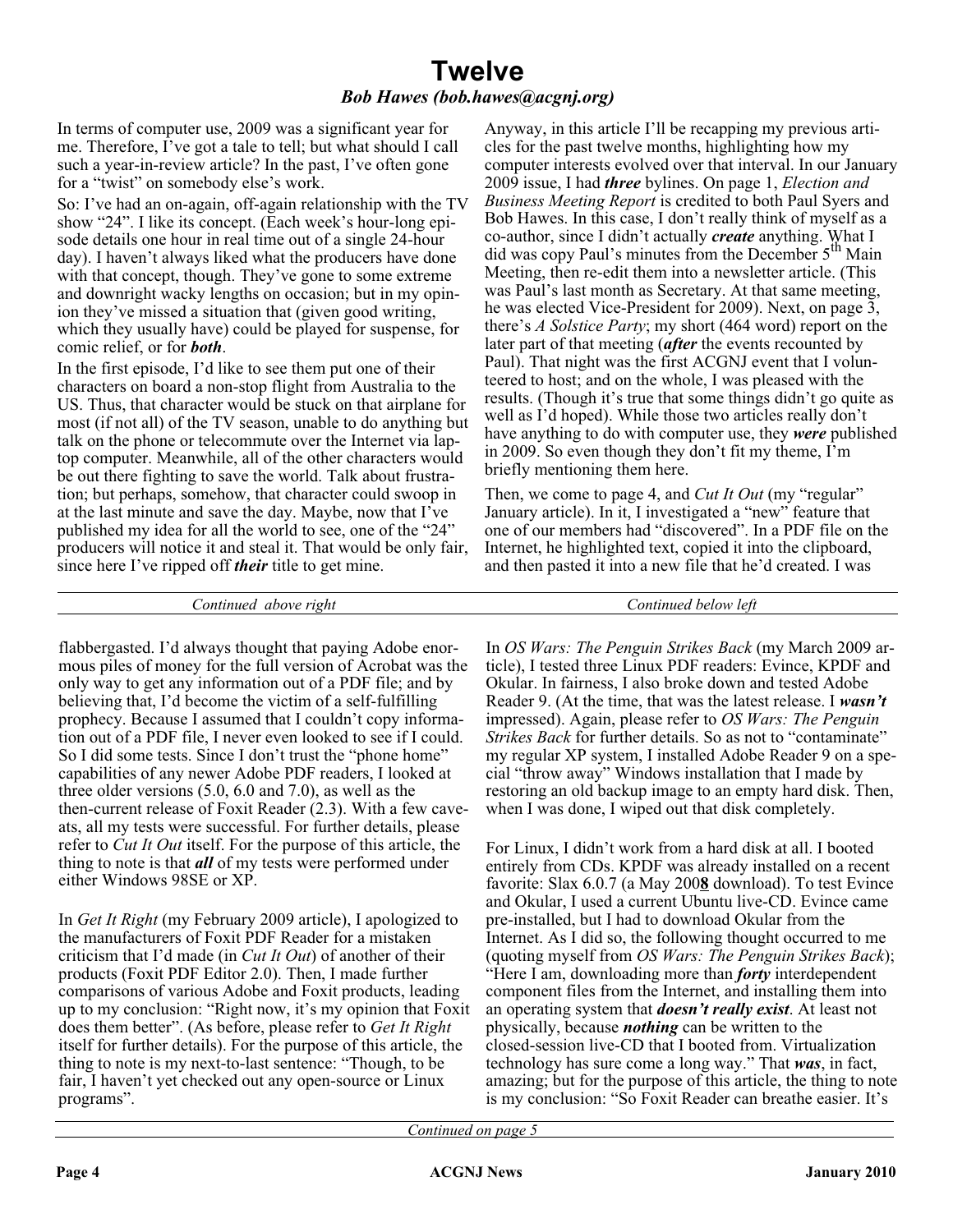still my recommended Windows PDF Reader. (At least for now). Okular, however, is the new heavyweight champ; and the new standard for all future comparisons".

Next, after years of just dabbling with Linux, I finally made the break. In *Moving into the Future*, my article in our Special TCF Edition 2009 (that's what we called our April 2009 issue), I described how I modified my "main" computer to use three separate hard disks enclosed in three removable drawers: a 320 GB data drawer, a 20 GB XP SP2 drawer, and a 40 GB Kubuntu drawer. (Kubuntu is Ubuntu with the KDE desktop environment pre-installed). The idea was that the two Operating System drawers could be swapped as necessary, and that the data drawer could be accessed by either OS. The goal was to use the Kubuntu drawer as much as possible and the XP drawer as little as possible (preferably *never*). Note: I downloaded my first Windows version of OpenOffice.org two years previously, in April of 200**7**; but I didn't actually transfer *all* of my word processing activities there until April of 200**8**. Thus, when switching to Kubuntu, I *already* had a year's experience using OpenOffice.org (even considering that first year's delay). The fact that I was now doing all my work *exclusively* on a Linux version made *no* difference at all.

In *Thirteen Things?* (my May 2009 article), I explained why I converted my new Kubuntu installation to "pure" Ubuntu. My title came from "13 Things to do immediately

*Continued above right Continued below left*

everybody *except* me. After the vote, I hosted another "ice cream cake and videos" party. The ice cream cake went over well again; and I showed a pair of shorter and more educational videos concerning the 5th Amendment. (I didn't bother making coffee this time). If you missed those videos, or if you want to see them again, there are links in *Two Days in May*. In my opinion, this is such an important (and well done) subject that *everybody* should watch them at least once.

I had even more technical difficulties at the May  $15<sup>th</sup>$  Window Pains Meeting. My topic was *Installing and Using Ubuntu 9.04*, and when I set up the demonstration computer that I'd brought from home for the meeting, it just flat out *refused* to boot! I had to use the official club computer as a last-minute substitute. So I disconnected the club's hard disks, replaced them with my own, and finally began my presentation (only an hour and a quarter late). Quoting myself from *Two Days in May*; "If my topic had been *Installing and Using Windows Whatever*, I'd have been 'dead in the water'. Because if I'd installed any of Microsoft's NT family of operating systems (that's everything *except* Windows 95, 98 and ME) onto a hard disk connected to one computer, then moved that hard disk to a different (*non*-identical) computer, Windows would have bombed. You just can't do stuff like that with MS. Linux, it

after installing Ubuntu", an article written by Ambuj Varshney and posted on the Internet in February of 2007. After installing only about half of those thirteen things, I proceeded to install my own personal "punch list", plus a few other things. (Please consider reading *Thirteen Things?* if you haven't already done so. In my opinion, at least, there are a lot of interesting "further details" there). However, even as I was installing Ubuntu, I knew that, like its predecessor, this installation wouldn't last very long. The next non-beta release of Ubuntu was scheduled for just *two days* before that newsletter's deadline. That *wouldn't* have given me enough time to create an acceptable article, so I had to go with an older version. Now in theory, because I'm the Newsletter Committee Chairman, I could have granted myself an extended deadline. In practice, that *wasn't* an option. ACGNJ News is published on a *very* tight schedule. For that issue, there were only *five* days between my (and everybody else's) submission deadline and Barbara's (our editor) publication deadline. Cutting her time any shorter, merely for my own convenience, was out of the question.

In *Two Days in May* (my June 2009 article), I described the second *and third* ACGNJ meetings that I volunteered to host. At the May  $1<sup>st</sup>$  Main Meeting, we scheduled another vote, to accept or reject *more* amendments to our By-Laws (made at the suggestion of our attorney). I had some technical difficulties at first, which (of course) amused

seems, is much more versatile". (For further amusing and/or horrifying details, please refer to *Two Days in May*).

In July and August of 2009, for the first time this century, we published two summer issues of ACGNJ News (written totally by me). I had three purposes for those issues: First, to advertise the club's schedule of summer activities. Second, to provide permanent reference copies of the club's latest Constitution (in July) and By-Laws (in August). Third, to try out my new experimental "two column/half page" layout, to see if it looked as good in real life as it appeared in my imagination. (It *did*; and Barbara thought so too. With a few minor alterations, she's been using it from our September 2009 issue onward).

Now, you may be wondering why I didn't go into further detail about the contents of those July and August issues. That's because my *next* article (in our September 2009 issue) was *July and August Revisited*, in which I "dug into" the construction of my two summer issues in *excruciating* detail. Just about everything anybody could ever want to know about newsletter article construction is in that article, plus *five* appendices, containing fan mail from an influential reader and lots of other stuff. You want minutia? Read *July and August Revisited*.

In my last three articles for 2009, I tested hard disk imaging programs. In *Something Spooky?* (my October "Halloween

*Continued on page 6*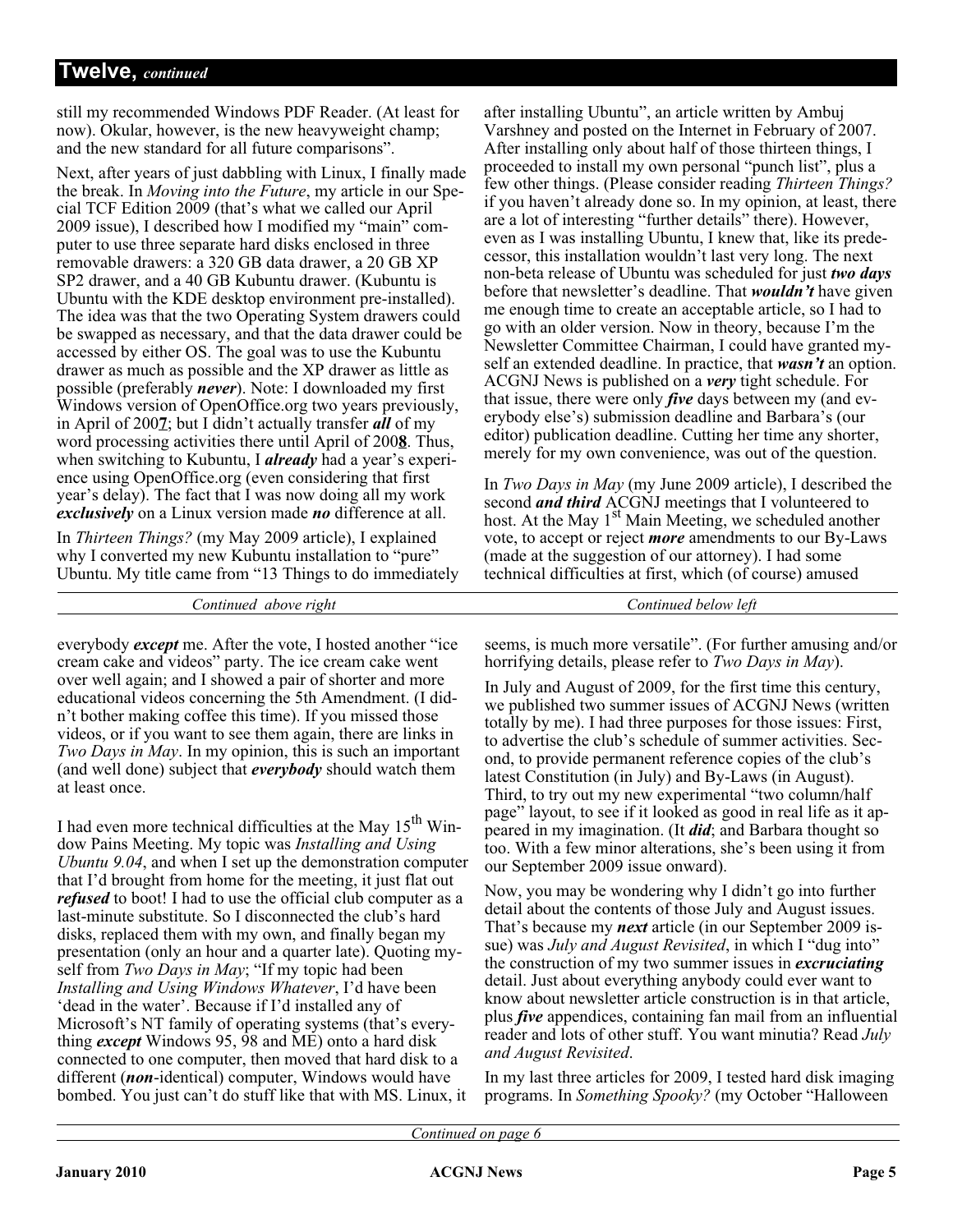Episode"), I began by testing the Linux programs Clonezilla and Partimage. Then, in *New Blood* (in our November issue), I tested TeraByte Unlimited's Image for Linux and Image for DOS. (That's right! Somebody out there is still actively developing a DOS program). Finally, in *Wrap It Up* (my December article), I tested the Linux program FSArchiver; and then tied up a few loose ends involving Image for DOS. My conclusions: *None* of them meets my needs completely. Clonezilla can be depended upon to do continuous *same-size* backup and restore operations perfectly; but Clonezilla *can't* change hard disk sizes, and doesn't seem to have any plans to change this behavior. (It's listed in their documentation as if it were a *good* thing). Either Image for DOS or Image for Linux can also be depended upon to do same-size operations. Furthermore, they're working on size-changing capabilities. They just haven't succeeded yet. While TeraByte's long-term objectives seem to be the best fit to my own needs, their products are non-free proprietary programs. So I won't actually be *paying* for them until they do everything *exactly* the way I want. For now, in situations where I can't use my previous "go-to guy" (good old Ghost for DOS), I'll have to make do with Clonezilla.

Also in *Something Spooky?*, I briefly recounted the fourth and fifth ACGNJ meetings that I hosted. Because it was Halloween Season, I described how the Gremlins "got" me

at each meeting; but I actually *forgot* to mention the *topics* of those meetings. For our June  $5<sup>th</sup>$ , 2009 Main Meeting, my topic was *Using Scribus to Create a Newsletter*. As part of my demonstration, I began constructing my actual July 2009 newsletter, using Scribus (the fun, fabulous and FREE desktop publisher) running on an Ubuntu 9.04 computer. However, I didn't get as far along as I'd hoped. For our<br>June 19<sup>th</sup> Window Pains Meeting, I did a *Cool/Useful/Fun Web Sites* presentation, which (once I managed to get started) ran rather smoothly. Please refer to *Something Spooky?* if you want to find out exactly *what* the Gremlins did to me each time.

Now we get into new (that is, previously unpublished) territory. Due to its proximity to the Labor Day weekend, our<br>Main Meeting on September 4<sup>th</sup>, 2009 was canceled. Then, at the *very* last minute, the scheduled speaker for our September  $18<sup>th</sup>$  Window Pains Meeting dropped out. With just *one* day's notice, I stepped in and hosted my sixth meeting, an *End of Summer/Welcome Back Party*, serving ice cream cake and showing videos. I had one main video and two reserves in mind (*all* on the Internet). My main selection was the *Computer Chronicles Gary Kildall Tribute*. Unfortunately, due to slow download speed, the picture kept hanging up; and (because of the absolute ingeniousness of the HD video design) when the picture freezes, you loose the sound as well. Since we had switched to Verizon FIOS

*Continued above right Continued below left*

only about a week before, this speed problem was a *big* disappointment. After we got through that, I had a different problem with my two reserve selections. I was working from the club computer, and for some reason I can't explain, *neither* of them would switch to full-screen mode (as they'd *both* done on my home computer). At least the ice cream cake still went over big. If we ever do this again, I'm going to stick to videos that have previously been transferred to CD or DVD.

I was already scheduled to be the speaker at our October  $2<sup>nd</sup>$  Main Meeting. My topic for my seventh ACGNJ lecture was *More About Scribus, the free Desktop Publisher*. I planned to pick up where I'd left off on my June  $5<sup>th</sup>$  Scribus presentation; and that's what I did. Things went pretty well, too. Until, that is, I got to what was supposed to be my big finish. There, the Gremlins got me again. Now, Scribus can place various elements on its pages to within one *ten-thousandth* of an inch. I thought I'd use this amazing feature as my "closer". However, when you're working by yourself, you can get into "the zone", and become really interested in positioning and repositioning your stuff until everything is absolutely perfect; but if you try to demonstrate this to an audience, you'll find that it becomes *mind-numbingly boring* for all concerned (including you). Well, you live and you learn; and you try to avoid those pesky Gremlins.

If you've been keeping track, you may have noticed that from our May  $1<sup>st</sup>$  Main Meeting to our October  $2<sup>nd</sup>$  Main Meeting, I was the featured speaker *six times in a row!* Now, I don't have any hard data to back me up here (not yet, anyway); but I'm sure this must be some kind of club record. Also, in the period from April 18th (one day *after* our April  $17^{th}$  Window Pains Meeting) to October  $15^{th}$  (one day *before* our October 16<sup>th</sup> Window Pains Meeting), I was the *only* speaker at any of the club's "speaker" meetings. That's just three days less than *six months!* Another club record?

We'll close with an "attitude" overview: When 2009 started, I was excited about Foxit Reader, a new PDF viewer that ran under Windows. When 2009 ended, I was interested in Image for DOS and Image for Linux, two new *non*-Windows programs from TeraByte. However, there was also a third program, Image for Windows. I didn't even bother looking at it. I don't have either the time or the stamina to do everything; and I'm *absolutely* fed-up with Microsoft. In the future, while I may give voice to an occasional rant about their numerous transgressions, I don't intend to waste much of my limited resources investigating Windows products. As Walter Cronkite used to say; "That's the way it is".

See you next month.  $\Box$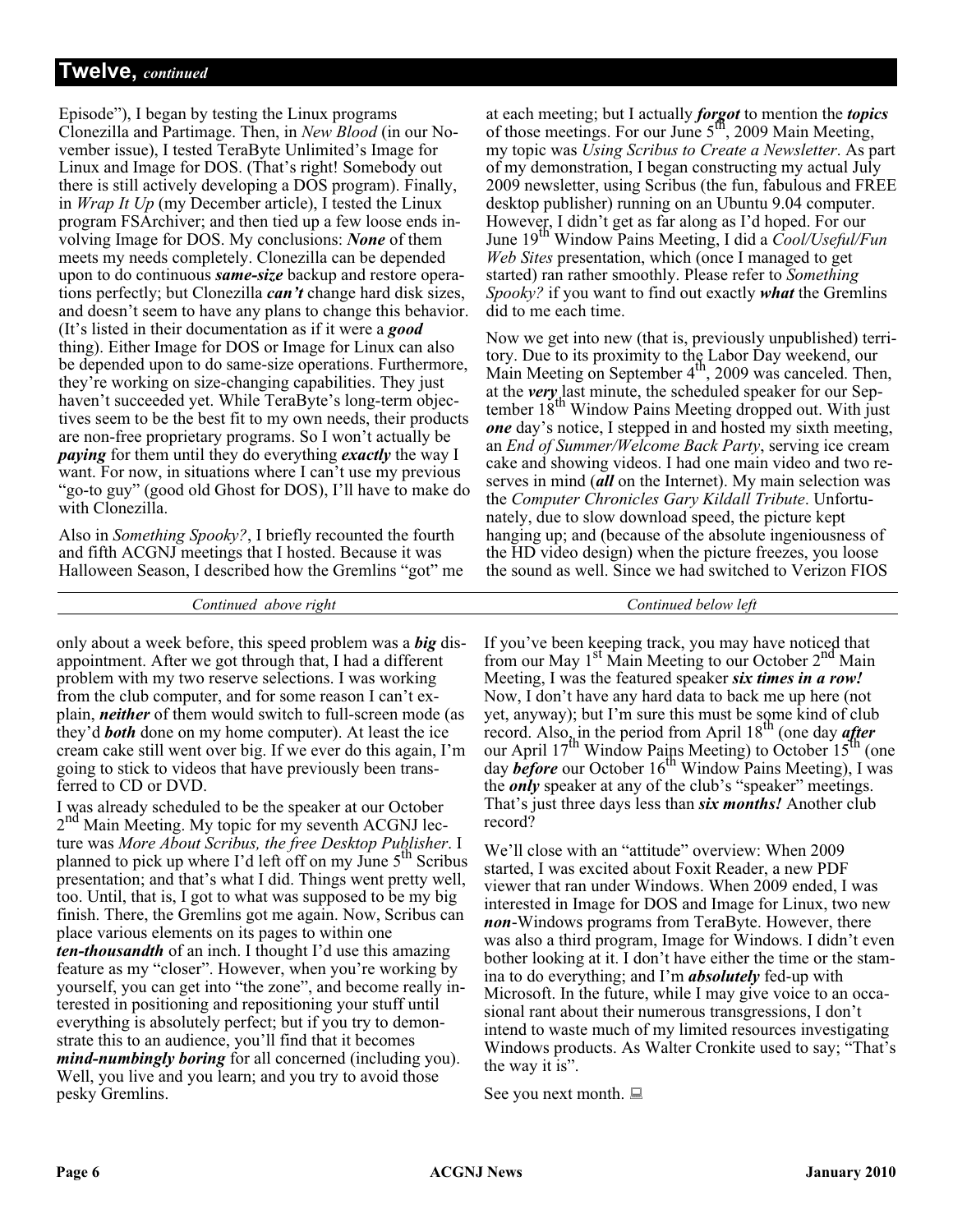### **From The DealsGuy**

*Bob (The Cheapskate) Click, Greater Orlando Computer Users Group*

#### **\*Problems Never Cease**

A while back, I mentioned my lightning strike and replacing my damaged router with a new one by D-Link. I'm told that D-Link has many glowing reviews, but my experience has been just the opposite. It stops working whenever it feels like it and if I switch the Ethernet cable from the router directly into the modem without rebooting either the modem or the computer, the computer accesses the Internet OK, and faster than it did before. When I get the router running again, my network connected printer no longer prints and I have to get Ricoh's help to reconfigure the IP addresses so my printer works. The Ricoh techs have been great. I've tried reconfiguring the printer using the printer's manual, but have not mastered working with IP addresses. The D-Link router tech support leaves a lot to be desired; in fact, they sometimes brush you off whether they get the router working or not, and they're sometimes hard to understand. Once they advised me to upgrade the firmware and quickly got rid of me. Updating the firmware didn't help.

Last week that router quit working twice and I decided I'd had enough of that piece of junk, so I bought another router on sale, but this one is a Netgear, as was my last one, which worked great for a couple of years, until the lightning strike. The Netgear has a disk to help set it up (so did the

D-Link) and this Netgear is working fine, but my printer again had to be reconfigured. I'll see if D-Link will let me return the router for them to check, but at this point, it doesn't matter to me. I've had enough of D-Link.

#### **\*Gotta Keep Those Costs Down**

How many people do you know who have been let go by their employer lately, even though they might have been with them for years and have an excellent attendance and work record? Lately, I know quite a few of those people. They go to work one day only to be told that a cut is being made, and it is them. Usually the employee has been with the company the longest. I believe that's the corporate way of keeping the bonus up by getting rid of employees who are paid the most. Disregard knowledge, dependability, and experience they have for taking good care of customers. All those years of being a responsible and prudent employee mean nothing. Most of those I know had to immediately collect personal items and were escorted off the property like some kind of criminal, which doesn't make them feel good. An older person has a difficult task finding a job, unless you get lucky, and older can mean over 35 these days.

*Continued above right Continued below left*

#### **\*Time To Help Pay Back The Stimulus Loans**

I'm sure there will be several articles soon about doing your income tax return free, but I'll add my two cents worth on that topic now. There are several ways to do your income tax at no cost, but my favorite is "Tax Act," *<http://www.taxact.com>* which has a free version and a pay ver-

sion. The free version does your tax return just fine, except that it pesters you frequently about the advantages of their pay version. I used the free version the first year I tried it and it did what I needed just fine. I had already taken my data to a free preparation service and just wanted to compare the results. Tax Act actually found a mistake in the one I just had done for free.

The following year I decided to use the deluxe version (right now they are offering it to me for \$12.95) because that one brings forward all of the information from your previous year's return, saving a lot of typing and possible errors. I also called their tech support a couple years ago for help with my "green" credits and had good response with it. Also, don't forget AARP's free tax help for seniors. We really need to pay our taxes so we can repay the Chinese and keep them from repossessing the USA for nonpayment of our loan. I doubt I could learn to speak Chinese.

#### **\*This One Can Improve Your Photos**

AMS Software announced release of Home Photo Studio, a new program for photo editing, creating original greeting

cards, and decorating ordinary pictures. It offers plenty of frames, tools, masks, filters, and effects (such as 3D and plastic effects). The number of effects may be confusing at first, but it offers opportunities for making every photo special. Greeting card templates can be colorful, darkish, funny, or romantic, and will help the user create a proper greeting card for any occasion. Home Photo Studio offers all necessary functions for uncomplicated photo editing.

The most popular feature, besides greeting card templates, is probably Effects&Filters that allows adding natural phenomena (such as stars, clouds, rain, snow and lightning). You can also add noise and blur, stylize a picture (ancient photo effect, pencil drawing, lithograph, etc.), adjust brightness and saturation; and make complex combinations. The user can adjust the transparence of the effects and set the area to be processed (the top, bottom, center, borders, etc.). There are a variety of picture frames.

Home Photo Studio Deluxe edition costs a bit more than Standard Edition, but is rich with extra features. It is the right variant for those who want to create 3D compositions, get automatically created collages, use plastic effects, and import PNG/Photoshop™ templates. Deluxe edition is also remarkable for it's over 100 professionally designed frames and greeting card templates.

Working with Home Photo Studio is usually trouble-free thanks to the intuitive interface. But if the user still faces a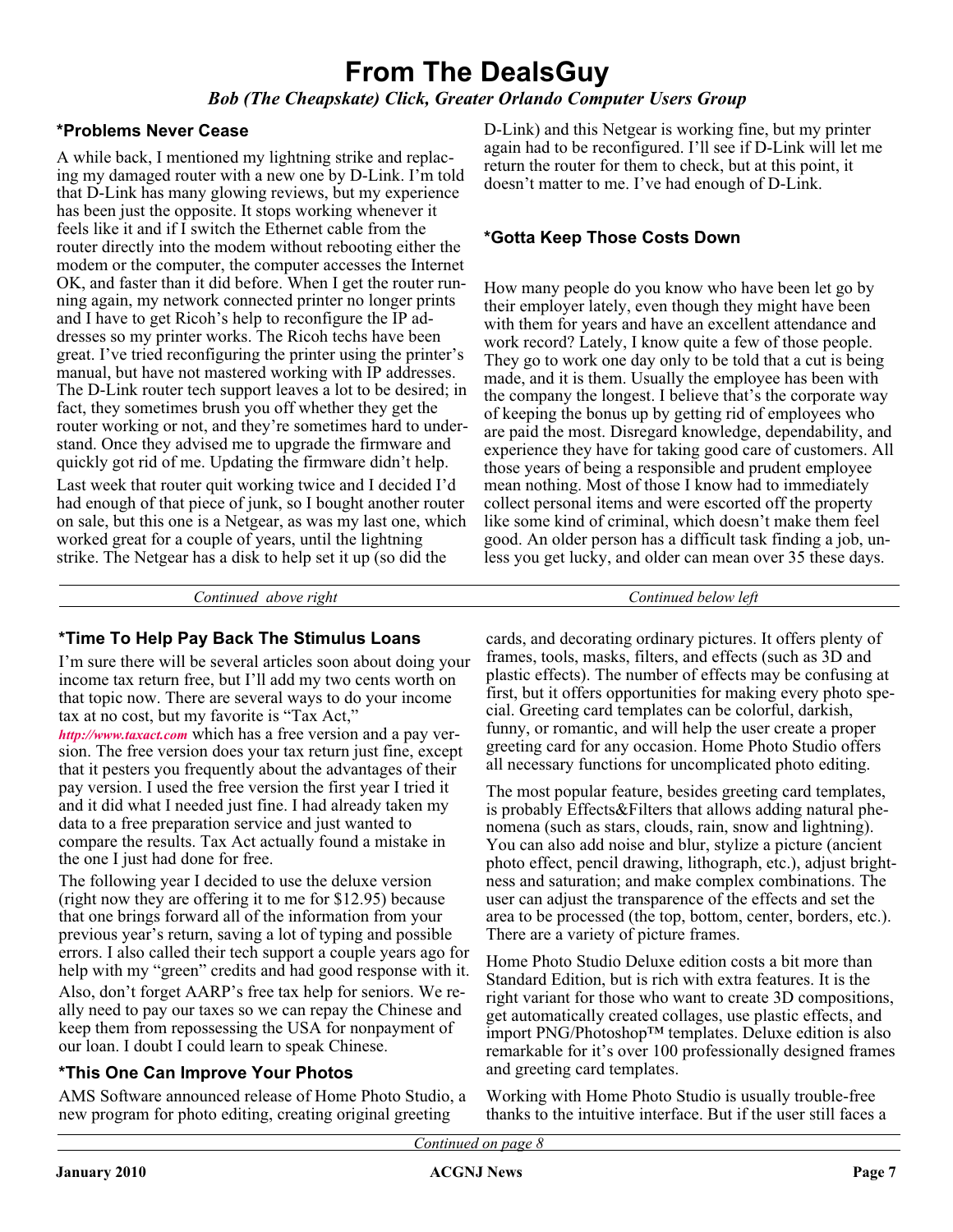#### **DealsGuy,** *continued*

problem while mastering the program, the detailed Help system is ready to explain how to deal with it.

Features: (Some features are only in the Deluxe Edition)

- Support of more than 20 graphics formats;
- Convenient image explorer;
- Hundreds of filters, effects and masks;
- Fast photo enhancement and retouch;
- Creation of slideshows with smooth transition effects;
- Greeting card templates and picture frames;
- Automatic creation of collages and 3D compositions;
- Auto enhancement and red eye removal.

Home Photo Studio runs under Windows 2000/XP/Vista and 7. The Standard edition costs \$39 USD and the Deluxe edition costs \$59 USD. Here's a special offer for user group members. Order the Standard Edition, and then write to *ams-soft.com*. The message must include the order ID and the text "DealsGuy Special Offer." AMS Software will then ship the "Deluxe" Edition with 100 extra templates and extended functions. Further product information, as well as its free trial version, is available at *<http://home-photo-studio.com/>*.

Download link: *<http://home-photo-studio.com/PhotoStudio.zip>*

Company website: *<http://ams-soft.com/>*

#### **\*Some Popular Sites With Low Prices**

Some of you probably know about these, but some may not. Here are some URLs for great deals that are popular with

the local user group members, and something I check frequently. One is *<http://www.1saleaday.com/>*, where the sale is good for 24 hours only. The price might even be FREE with the only cost being the shipping. I've bought a few items there and some were fantastic deals while others were good, but the item wasn't quite as I expected.

Another very popular one is *<http://www.giveawayoftheday.com/>*, where the item is absolutely free by download for just 24 hours. Some of these free items are reputable ones that normally have a retail price and are rated good software. When it's free, I sometimes download it even though I have no use for it at the time, but I take the attitude that "you never know." I think that men can change their minds too.

*<http://www.software-dod.com>* is another interesting site where you might find a bargain, but I've only found one I wanted so far, and I'm not sure I really needed it.

If you find something that interests you, I suggest you read it thoroughly because I had something I thought I wanted on 1saleaday, but ended up not getting what I thought I was ordering. Read the description over thoroughly to avoid that.

That's it for this month. I'll soon have more new product announcements on my Web site that didn't offer discounts. This column is written to make user group members aware of special offers or freebies I have found or arranged, and my comments should not be interpreted to encourage, or discourage, the purchase of any products, no matter how enthused I might sound. Visit me at *[www.dealsguy.com](http://www.dealsguy.com)*.

### **What You Need for that New Christmas Computer**

#### *Ira Wilsker*

Now that Christmas and Hanukkah are past, many of you have opened that new computer and delved deep into its features. Preliminary estimates are that a huge number of new computers were purchased this holiday season, and a refresher is in order such that you have some idea of what you may need with that new computer in order to maximize your computing security and safety.

Most new computers came with some edition of Windows 7 installed, which appears to be a vast improvement over the Vista which was installed on last year's holiday computers. Despite its improvements, Windows 7 still has vulnerabilities that need to be addressed. Contrary to some allegations floating in cyberspace, I am utterly convinced that some comprehensive security software is an absolute necessity. Almost all new computers come with a limited trial version of security software, such as Symantec's Norton, or a McAfee security product. While these trial versions are functional for their short life expectancies, the clear intent is to sell you a paid subscription, often at an un-discounted full retail price, once the limited version expires. Be aware that it is not the unbiased recommendation of your computer manufacturer that you purchase that particular software, but a crass commercial activity, whereby

the computer maker may have been paid to put that trial version on the computer, and may receive a hefty commission in the event that you pay for a subscription. One major computer maker even offers not to install this commission bearing software on new computers for a \$50 fee! That should be an indication of its value to the computer maker.

You need decent protective software, consisting, at a minimum, of antivirus, anti-spyware, and a firewall. While you may be protected for a short time by trial versions of security software factory installed on your computer, you have time to shop around for deals on security software, or to try some of the free titles that are available. Watch the Sunday sale books for the big box electronics stores and office supply companies, as many are offering deals, including high value rebates on major security titles. As I type this, one big box store has three major comprehensive security suites advertised for between free and \$10 after rebates; each package good for up to three licenses, meaning that you can legally install it on up to three computers. Two of those three titles are the exact same products that are commonly installed as trial versions on new computers that offer an annual subscription for \$40 to \$70, but are available almost for free (after rebates) from the big box store. Maybe

*Continued on page 9*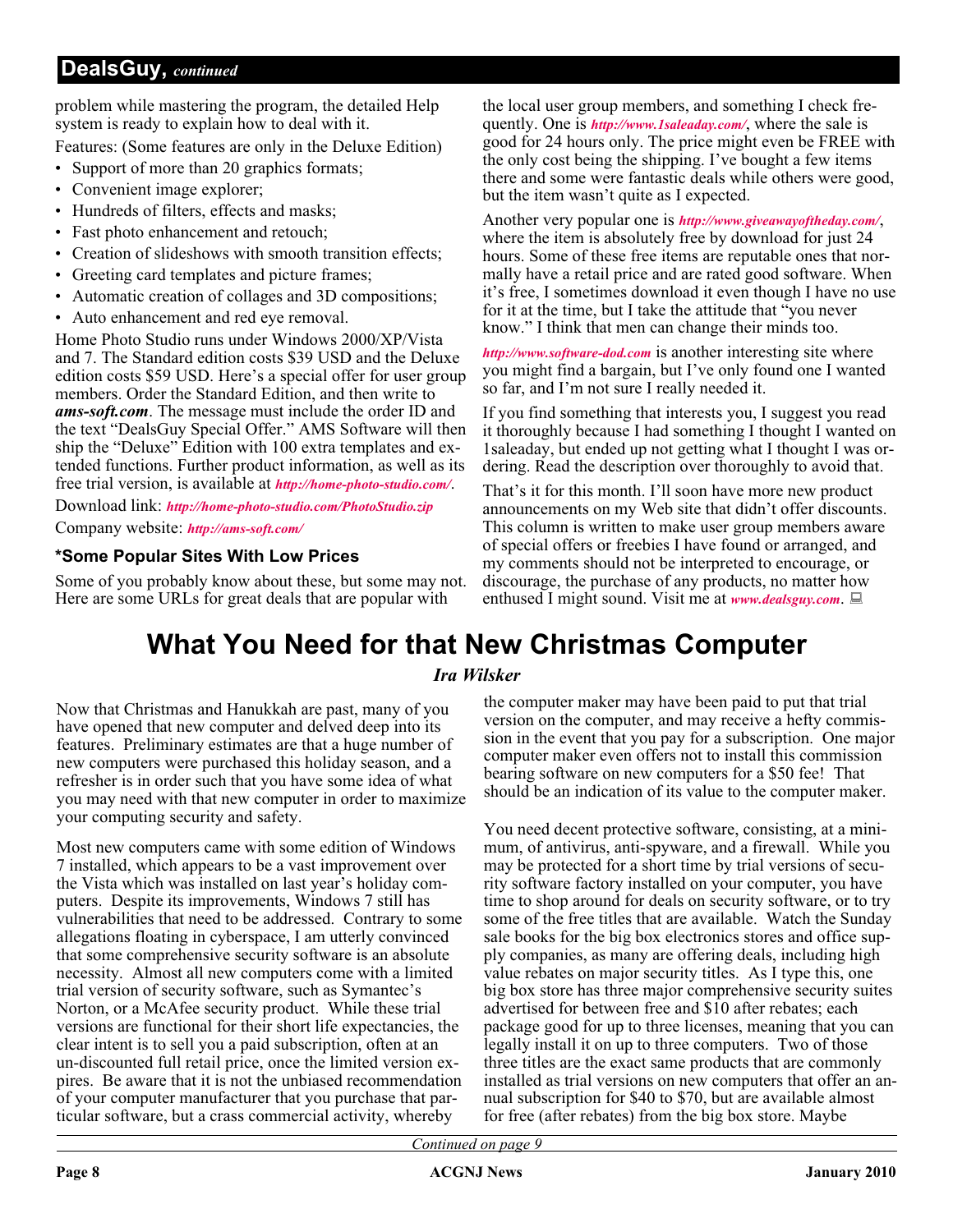#### **Christmas Computer,** *continued*

holiday bills are coming due, and you would like to save some money by using some of the free security software that is available. There are some excellent freeware products available that will do as good a job protecting your new computer from cyber threats such as viruses, spyware, and malware as the expensive commercial software, and sometimes even better! One such free product is Microsoft's new "Security Essentials" which is a no frills but competent security product that can protect that new computer from viruses, worms, Trojans, and most other malware attacks. Fully compatible with Windows 7 (and Vista), this product can be downloaded free directly from Microsoft at *[www.microsoft.com/security\\_essentials](http://www.microsoft.com/security_essentials)*. Another excellent free product that can protect your new computer from malware threats is Panda's new Cloud Antivirus, available at *[www.cloudantivirus.com](http://www.cloudantivirus.com)*. Other reputable free products are AVG's AntiVirus Free Edition (*[free.avg.com](http://)*) and Avast's Free Home Edition (*[www.avast.com](http://www.avast.com)*).

You need to have a firewall to protect your computer from intrusions by outsiders, such as hackers and crackers. Users are often blissfully unaware that while online, inadequately protected computers are very commonly probed or attacked by miscreants looking for weak spots. A good firewall makes this more difficult as it acts like a guarded and locked gate that greatly restricts unauthorized access from others in cyberspace. The firewall built into Windows 7 is minimally adequate, and should be turned on unless

supplanted by a third party firewall. Many of the comprehensive security suites include a firewall, and there are several free firewalls available. The most popular free firewall is ZoneAlarm Free Firewall, available for free download from CNet's Download.com

*[download.cnet.com/ZoneAlarm/3000-10435\\_4-10039884.html](http://download.cnet.com/ZoneAlarm/3000-10435_4-10039884.html)*. With almost 50 million downloads from CNet alone, the ZoneAlarm Free Firewall is probably the world's most widely used free firewall, and it has earned that distinction.

One very strong warning is appropriate here; do not, under any circumstances, purchase security software that first appears as a popup window on your new computer and informs you that you are infected with a raft of viruses and Trojans, and that for a fee, you can download its product and forever rid yourself of the threats. This is a scam known in the trade as "scareware" or "scumware" and is often worse than useless, as it often installs even more malware on your computer and protects you from nothing, and possibly even opens up your computer to a wider attack by key loggers, password stealing Trojans, and other terrible threats.

Something that is often overlooked that is a threat to computers is the electricity that is essential to operate them. In reality, we do not always receive "clean" electricity, but instead receive power that varies and has surges, spikes, and other forms of electrical noise. Bad electricity, mostly in the form of power surges can kill a computer quicker than a

*Continued above right Continued below left*

bullet can. Another imperative is a good quality surge suppressor which should infallibly be used between the computer's power plug and the wall socket. A surge suppressor may look somewhat like a common power strip, but its internal electronics are dramatically different. Look for a "UL 1449" label indicating that the suppressor meets UL standards, and the higher the "joule" rating and faster the response time, the better.

I carry a small surge suppressor in my laptop case, and have a larger one (actually a "UPS" or Uninterruptible Power Supply) attached to my desktop computer. Many surge suppressors also come with connections to protect phone (and fax) lines, network cables, and TV cables, all of which can carry electrical noise and power spikes to the equipment.

Bad electricity can instantly fry sensitive computer components, and a good suppressor offers some valuable protection. Most of the time the user will never know that a suppressor just saved their precious electronic equipment from certain destruction, as it typically performs its tasks silently. Suppressors do wear out and need to be replaced periodically, with failure often indicated by an LED showing that the suppressor is no longer protecting the equipment.

There are other useful items for that new computer that will increase its functionality and longevity. More memory will improve performance up to certain limits; 32 bit Windows 7 can use up to 4 gigs of memory, and the 64 bit Windows 7 can utilize much more than that. Memory is readily available and can often be installed by the user, but may not be cheap. I recently spent about \$50 (after rebate; \$75 before rebate) for 4 gigs of additional memory for my 64 bit Windows 7 machine, and there was an increase in performance.

That new laptop really needs a good case to protect it from bumps and physical shocks. Laptop and notebook computers are often fragile creatures, and need substantial protection from physical harm. Get a good carrying case for your size laptop, and be sure that it has a lot of padding on all 6 sides and gives the computer adequate protection from all directions. You may never know when that case protected you from a cracked screen or worse, which would have either been a very large repair bill, or an otherwise useless computer. Play it safe, and get and use a good case for your laptop.

My late grandmother Dora had an old-world expresion that she said anytime anyone in my family made a major purchase or received a major gift, and I am wishing the same for you and your new computer, "Use it in good health!"  $\Box$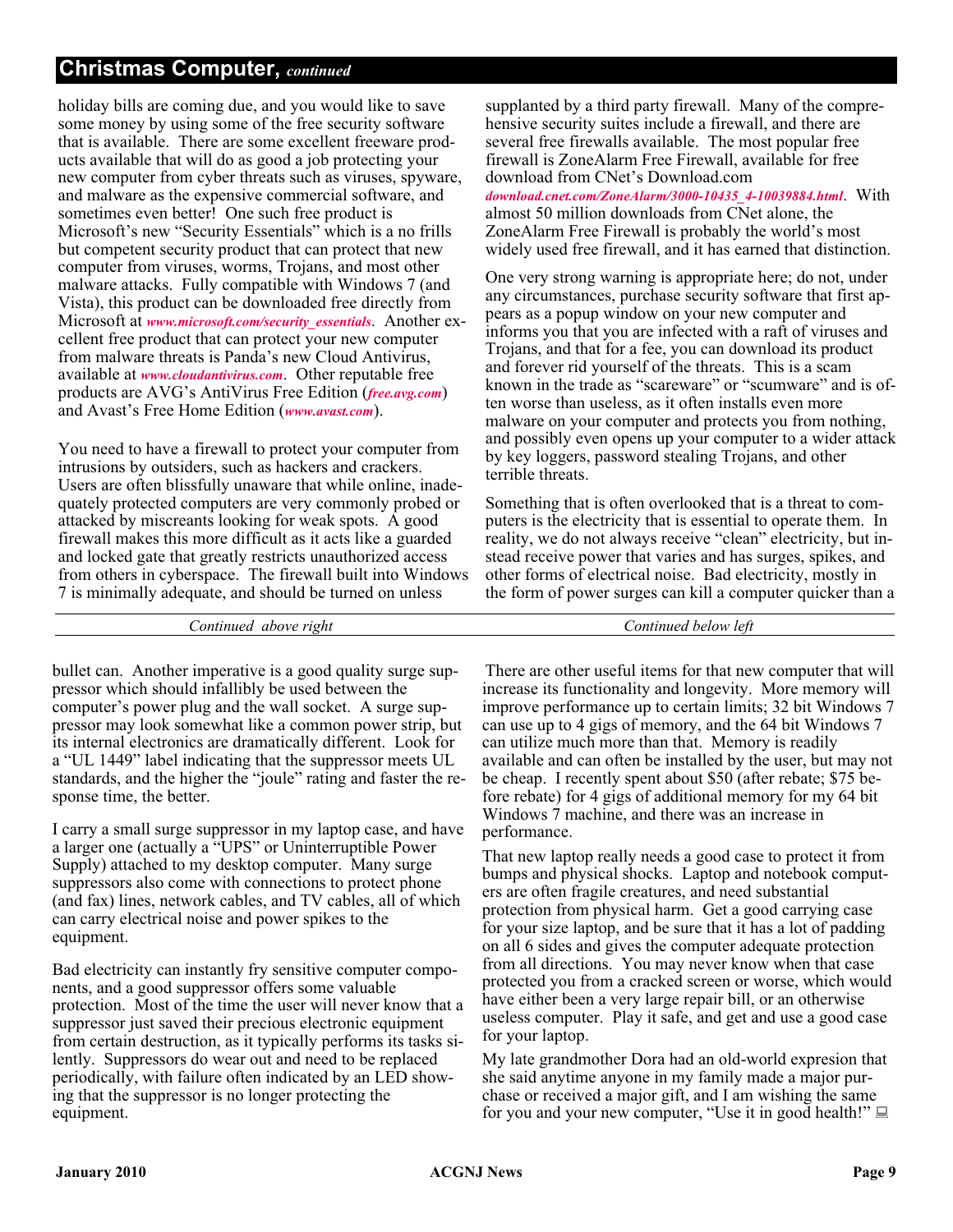### **2009 Come and Gone**

#### *Elizabeth B. Wright (wright599new@sbcglobal.net), Computer Club of Oklahoma City(www.ccokc.org)*

Yes, another year hass come to a close. And what do we have to show for it? Another Microsoft OS for those who are not already confused, limited software and a world gone wild on the internet. Is that what we had hoped for as 2010 looms on the horizon? While all of the above were probably inevitable, how can we make the most and best of it?

**First: the new MS OS, fondly known as Windows7**. It's really not too bad, considering the fact that all Windows based computers work under the original handicap of the hardware created by IBM for its personal computers. I have seen my friends and loved ones switching to Apple based computers and loving every minute of it, even though Apple creates new operating systems about as often as does Microsoft. But then, most people switch for the graphics and possibly the word processing capability of Apple (Mac) machines, and perhaps are not as compelled to upgrade to a new OS as Windows customers are. Yes, our photographs are very important to us and Apple made that kind of computing a good experience many years ago.

But what about those of us who like to work with both graphics and number-crunching software? Best to stick to the unending procession of Microsoft operating systems. With powerful enough hardware, including RAM memory and a good graphics card, even Windows can do a passable job with graphics. It has always done exceptionally well with the numbers stuff. And if we can get version 7 and

whatever comes next to work with our older software, then maybe we can carry on business as usual. I for one plan to give it a try. But to utilize additional RAM, we are faced with using the 64bit version of Windows 7 with a 64bit processor.

So we might not actually get as much good out of the new OS and newer photo editing software if our hardware can't meet those standards.

**Second: limited software**. By now most average users have all the programs they will ever use. About the only thing new many people buy is the latest, greatest antivirus program. Businesses use number crunching, word processing and data manipulation software; individuals tend to use graphics, word processing and the internet. Microsoft and Apple, and to some extent Sun Microsystems, have both categories firmly in hand, and we likely will see no new software for average users. But the old MS and Adobe stuff will continue to be "improved" in order to keep those companies in business. No need to beat that dead horse. Programs for Linux based computers are more of the same. As for huge corporations, they depend on specialists to continually fine-tune their programs in order to keep up with the competition. The industry that has developed for just that purpose is something of which most of us are not likely to have much knowledge or interest.

*Continued above right Continued below left*

**Third: The World Gone Wild**. That is the one that worries most thinking people more than anything else. Again, it doesn't need explaining since most of the people reading this are well aware of the idiocy available on the internet. Yes, there is still some really good stuff out there, but so few people are taking advantage of it. The bad stuff, and everyone knows just how bad it is, may be the ultimate downfall of civilization as we now know it. From selling iffy goods to selling sex and extreme violence, the internet is a place where legitimate learning and business is losing the battle. Even the so-called online universities are often nothing but sham corporations. They tie people up with debt as soon as they enroll, knowing full well that many of their "students" will never finish even the first course, much less graduate. And what are those degrees worth? I guess I can expect a lot of dissent on that subject, but first hand experience with relatives has shown me that my theory is on target.

But of course, the upside is that the internet system will probably implode in perhaps the not-too-distant future. Either governments will hijack it or it will just crumble from its own weight and greed. Do you remember the world before the internet? What you may not remember, or possibly don't know about, was the existence of computers connected via phone lines and other cabling systems which

were military and scientific in nature. Then the rest of us got into the act.

**Outlook for 2010**: For computer users who want something more than email and surfing, there continue to be ways to improve skills. And many of those choices are still available free on the internet. Check out your favorite program to see what and where you can find training programs, then DO IT!! Make the effort to at least make Microsoft, Apple and all others work for you instead of the other way around.

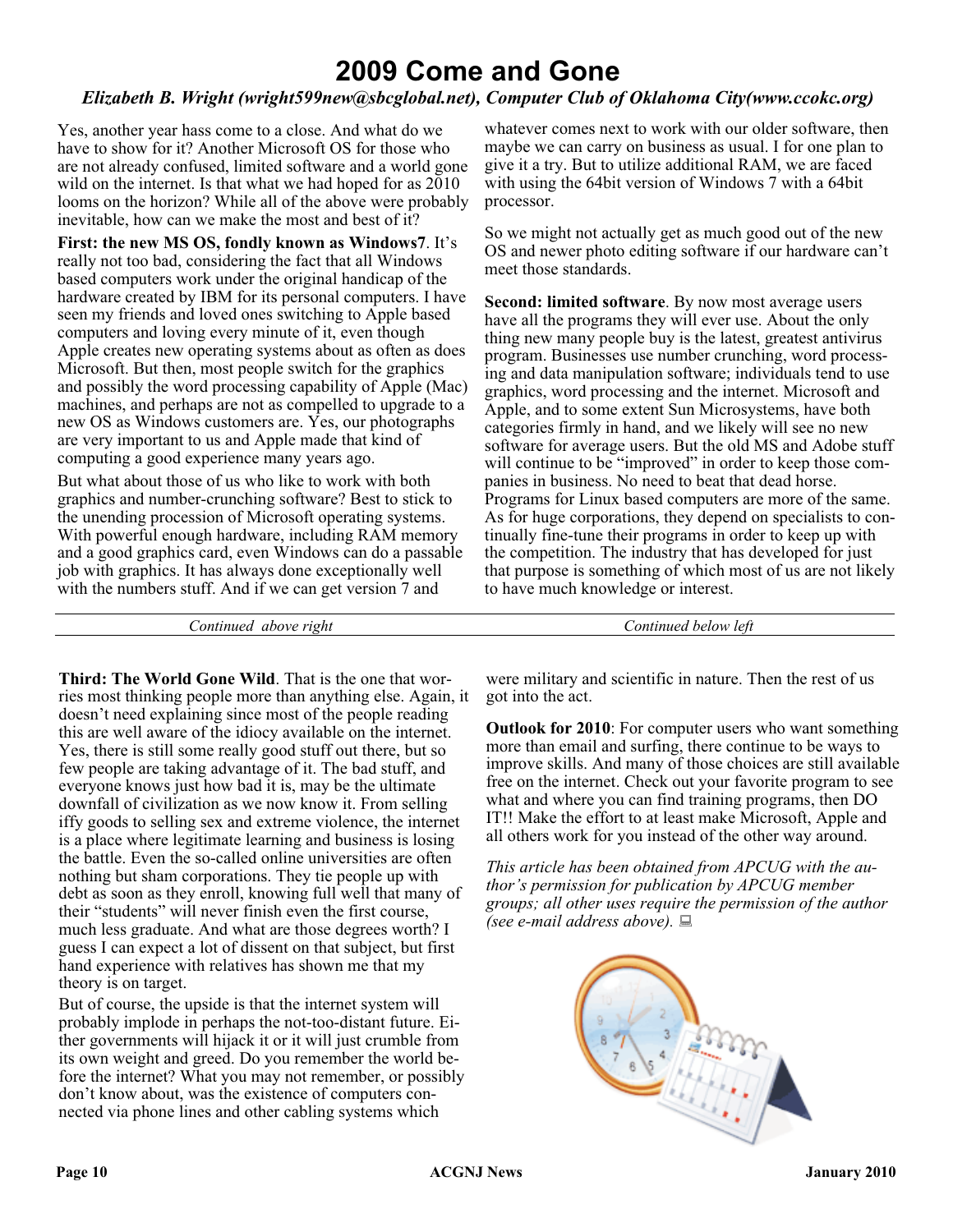### **Book Review: Googlepedia**

#### *George Harding (georgehardingsbd(at)earthlink.net), Tucson Computer Society ([www.aztcs.org](http://www.aztcs.org))*

This book is the greatest! If you are interested in anything Google, this is the place to go to find out about it. This is a Que book, the 3rd edition, by Michael Miller, who is a prolific author for Que. He's written some 80 non-fiction how-to books, mostly about computer-related subjects.

The book has over 700 pages, including a comprehensive index, a very complete Table of Contents, 46 chapters and 3 appendices.

I suspect that a  $4<sup>th</sup>$  edition is not far off, because Google is constantly developing new tools that you will want to know about.

The best known Google tool is the Web Search engine. In the olden days, say five years ago, there were several search engines, all of which produced a list of results that contained many duplicates and may not even have produced something useful to you.

Google took a new approach to produce search results that do not have duplicates, are up-to-date and are sequenced by probable usefulness to you. They do this by the following process: Periodically, usually every few weeks, their GoogleBot crawler searches the web for each page, tracks every link in the page and saves a copy of each page it encounters on its servers. Google creates an index to each of the saved pages, storing every important word on each

page. Once a search of the pages is complete, the results are ranked by methods known only by Google.

The rankings are displayed on the search results page in order by what is likely to be the most important to you, to the least likely. There are many techniques to making a successful search, and these are described fully in the book. Using quotes or operators can significantly improve the accuracy of your search.

What's most interesting, though, is all the other services provided by Google. I suspect you, like me, are not aware of many of these:

- GOOG-411. Search for businesses by voice from your cell phone. Dial 1-800-GOOG-411 to try it out.
- Google Desktop. Create a home page environment that has just what you want on it.
- Google Docs. Word processing, spreadsheet and presentation documents on the web, sharable with others.
- Google Earth, Sky and Mars. Tools to explore these areas.
- Google Gmail. An email portal.
- Google Groups. Create and join specific discussion groups.
- Google Maps. View maps and driving directions.

| rıght    | leti     |
|----------|----------|
| ontinued | below    |
| apove    | ontinued |
|          |          |

- Google Notebook. Store web information you come across.
- Google Reader. Display articles and headlines from blogs and RSS feeds.
- Google Scholar. Read and search scholarly journals and articles.
- Google Transit. Plan your trip using public transportation.
- Google News and Web Alerts. Be advised of new material that meets your criteria.

#### And more…

Each chapter tells you about a Google service and how to use it. Each description is described simply to begin with, but continues with more details about how to make use of special features. You can easily be an expert user of any of their tools through this book.

All of these services came out of the Google Labs, which is essentially an  $R \& D$  facility. It is constantly on the search for new, useful tools for users. One recently announced service is Google Voice that gives you free phone calls within the US, but also forwards calls to your cell phone and land line and transcribes voice messages into email.

I found this book fascinating, because it opened my eyes to all the things that are available from Google. It will take me some time to learn about the ones in which I'm interested.

About: Googlepedia

- Author: Michael Miller
- Publisher: Que Publications www.informit.com/que
- •ISBN-10: 0789738201
- •ISBN-13: 978-0789738202
- Price: \$30, \$24 with free membership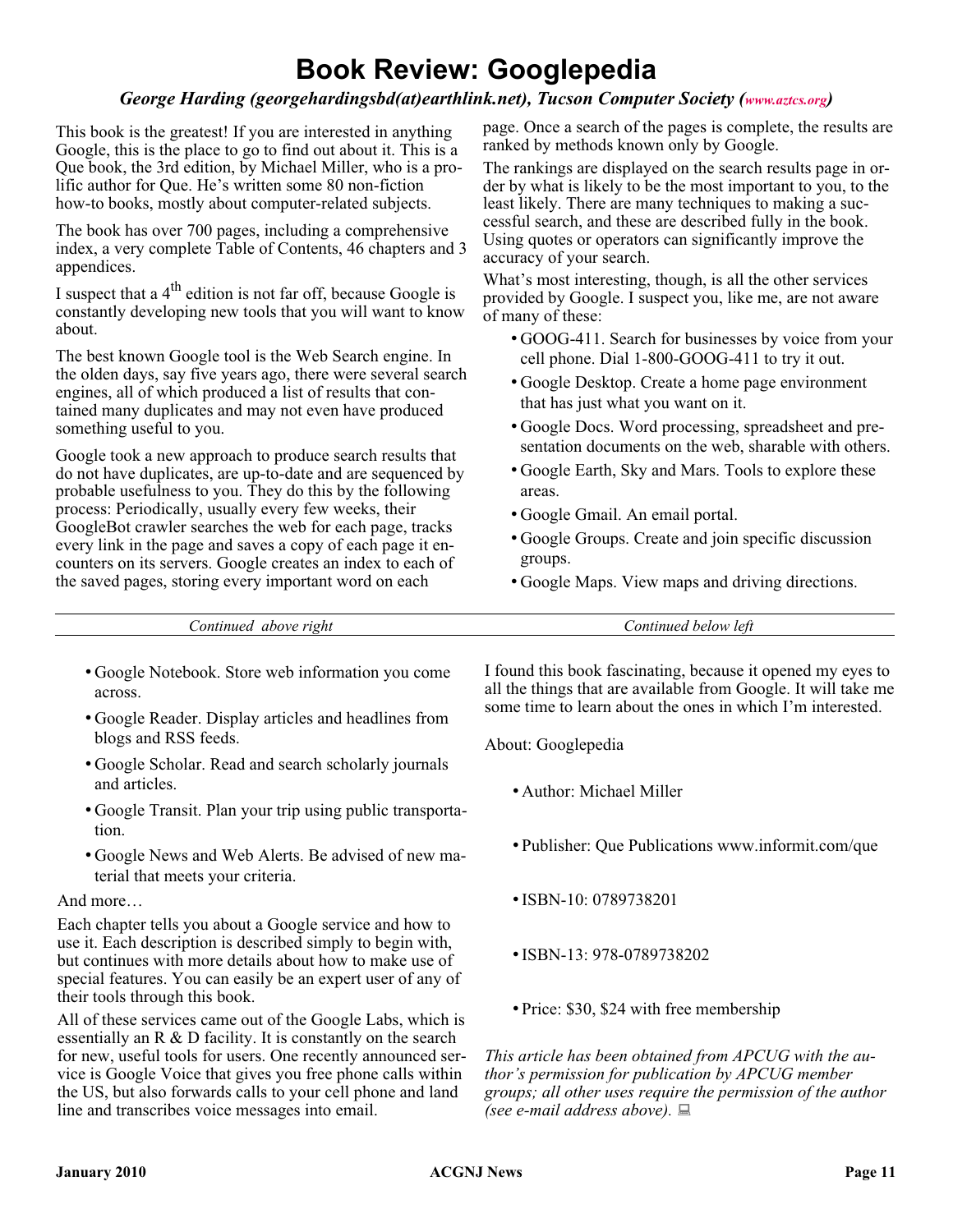### **Broadsides**

#### *Compiled by Ron Broadhurst (shiron (at) cfl.rr.com), Space Coast PC Users Group (www.scpcug.com)*

These ideas are compiled from years of accumulations from various magazines, books, on-line sites and my own personal experience. I claim neither originality nor ownership to any of its contents. My only intent is to share the various "tips, "tricks",  $\&$  "hints" in hopes of helping  $\&$  maybe enhancing your computing experiences. They are all intended for anyone who uses a PC. It is for beginners as well as advanced users. Enjoy and use as you will.

#### **Turn off Indexing to Speed Up XP**

Windows XP keeps a record of all files on the hard disk so when you do a search on the hard drive it is faster. There is a downside to this and because the computer has to index all files, it will slow down normal file commands like open, close, etc. If you do not do a whole lot of searches on your hard drive then you may want to turn this feature off:

- Open My Computer.
- Right-click your hard drive icon and select Properties.

• At the bottom of the window you'll see "Allow indexing service to index this disk for faster searches," uncheck this and click ok.

• A new window will pop up and select Apply to all folders and subfolders.

It will take a minute or two for the changes to take effect but then you should enjoy slightly faster performance.

#### **Correcting System Hang Up at Startup**

If your system hangs about 2 or 3 minutes at startup, where you can't access the Start button or the Taskbar, it may be due to one specific service (Background Intelligent Transfer) running in the background. Microsoft put out a patch for this but it didn't work for me. Here's what you do:

Click on Start/Run, type 'msconfig', and then click 'OK'.

Go to the 'Services' tab; find the 'Background Intelligent Transfer' service. Disable it, apply the changes & reboot.

#### **Change the Start Menu Style to Classic**

Does the new Windows XP Start menu take up too much space on your desktop? You can easily change the look back to the Windows Classic Start menu by following

these steps:

- Right–click the Start button, and then click Properties.
- Click Classic Start menu.
- Click the Customize button to select items to display on the Start menu.

*Continued above right Continued below left*

By default, selecting the Classic Start menu also adds the My Documents, My Computer, My Network Places, and Internet Explorer icons to your desktop.

#### **Display Your Quick Launch Toolbar**

- Right-click an empty area on the taskbar, click Toolbars, and then click Quick Launch.
- Easy as that your Quick Launch bar appears.
- To add items to your Quick Launch toolbar, click the icon for the program you want to add, and drag it to the Quick Launch portion of the taskbar.

#### **Keep Favorite Programs Near Top of Start Menu**

Do you have a favorite program that you frequently use? Elevate its priority on the Start menu by putting it at the top of the list. This ensures that the program will remain on the Start menu and cannot be bumped by other programs, even if you use the others more frequently.

Right-click the link to your favorite program on the Start menu and select Pin to Start Menu. Your program will be moved permanently to the top part of the list, just below your browser and e-mail programs.

#### **Change Out Your Pointer Scheme**

Tired of seeing your pointer as an arrow or an hourglass all the time? Windows  $\hat{X}P$  offers a number of alternative pointer schemes, such as Dinosaur, Ocean and Sports:

• Open the Control Panel, double-click Mouse, and select the Pointers tab. (If you start in Category view, select Appearance and Themes, then click Mouse Pointers under "See Also").

Next to Schemes, click the down arrow and select a scheme to preview its pointers.

• Click OK to apply the scheme to your desktop.

#### **Create a Personal Screen Saver**

For a great way to put your digital photos to work, try creating a slide show presentation for use as a screen saver.

- Right–click an empty spot on your desktop, and then click Properties.
- Click the Screen Saver tab.
- In the Screen saver list, click My Pictures Slideshow.
- Click Settings to make any adjustments, such as how often the pictures should change, what size they should be, and whether you'll use transition effects between pictures, and then click OK.

Now your screen saver is a random display of the pictures taken from your My Pictures folder.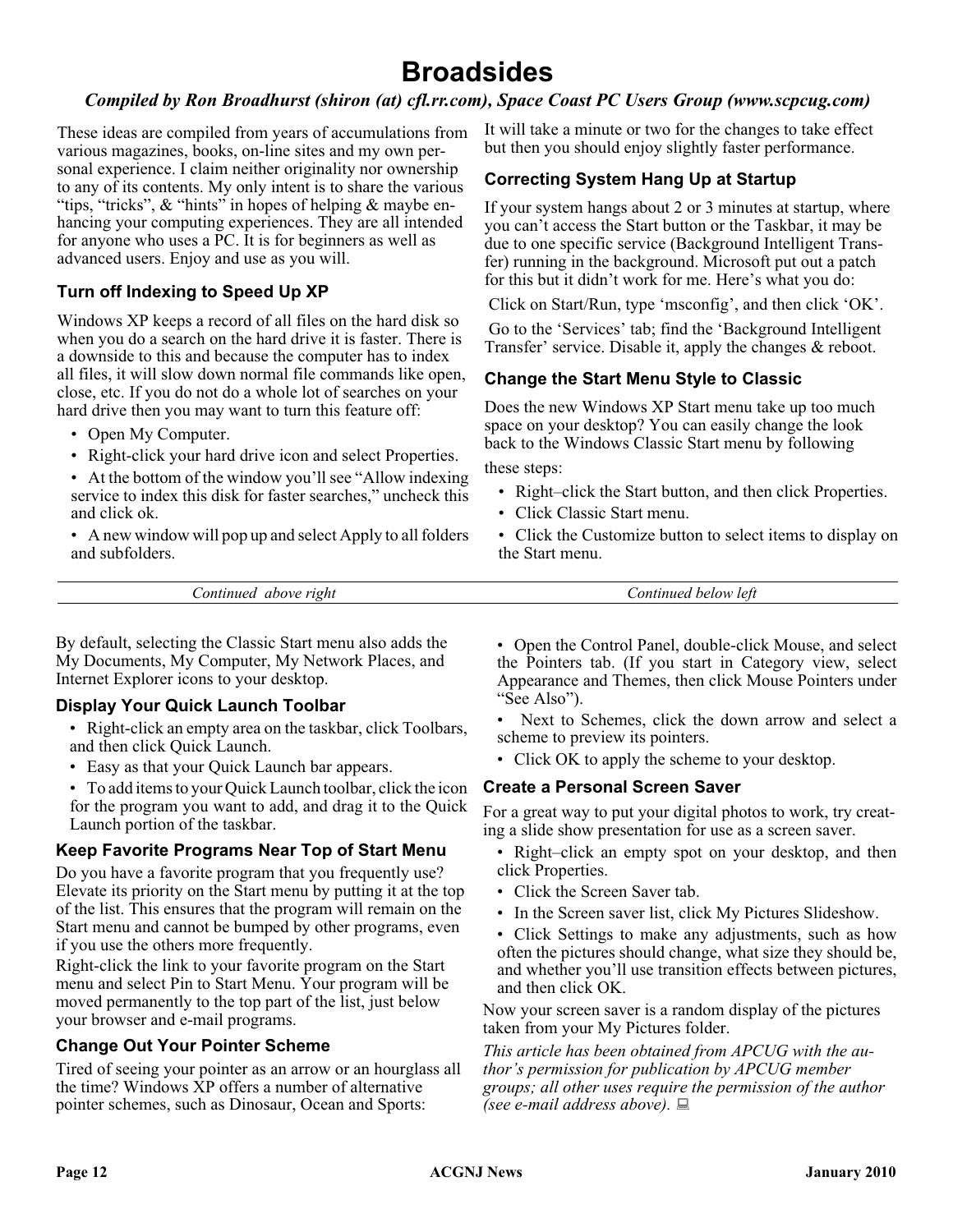### **Finding Our Roots**

#### *Constance Brown (constance (at) mystepco.com), Canton Alliance Massillon UG (http://camug.apcug.org)*

Finding our roots has become important to many families as they begin realizing that much of the past will be lost as those who have been a part of our lives forever begin to slip away. Capturing the information the older generation knows about our families, recording the stories of their joys and struggles, and discovering the strength that sustained them is an important part of preserving our family history. Not everyone has the patience to research their family roots, but those who do may find surprises along the way: family members they have not met in the past, ancestors who actively created history, others whose lives were an embarrassment to their families and society. When you research genealogy, you have to be prepared for it all!

If you are ready to find out more about your roots, the Internet offers an abundance of materials to help you locate information that will shed light on world events that shaped the lives of your ancestors. Other sites will help you locate missing pieces of the genealogical puzzle. Here are a few sites you will want to visit. First is *[FamilySearch.org](http://FamilySearch.org)*, the official genealogy records site hosted by the Church of Jesus Christ of Latter Day Saints in Salt Lake City.

Not only do they provide free genealogical software, but also a huge database of records including census, military, marriage, and death records. If you are looking specifically for death certificates, they can be found at

*<http://familysearchlabs.org/>*. The records are for dates after 1908 & prior to 1953.

Newer death certificates can be found at the County Health Department of the county where the individual died or your state's health department. The records at Family Search are free. Newer records typically cost \$17.95. Family search also provides at no charge the ability to permanently archive your family tree, making it available for download or on CD.

Another of my favorite sites is *<http://www.usgenweb.org>*. The UsGenWeb project is developing as volunteers add information to the site. The amount and type of information for each state varies. If you click on Ohio, you will find each county listed. Under them is the information that has been preserved for that county. More is added regularly. I checked Clinton County where my paternal grandparents lived and was delighted to find the old Clinton County history book preserved and readable there.

Yes, I read about my great great grandfather Jonathan McKay! As I searched Vigo County in Indiana, I was surprised to find the newspaper obituaries for my grandmother Harvey who died in 1982 as well as my aunt whom we buried on Christmas Eve in 2001.

I found that watching Robert Ragan's 5 minute Genealogy Courses was a great help. He gives a number of tips on how

*Continued above right Continued below left*

to find information about your family using specialized Google searches. Here are links to some of his materials:

- *[www.5minutegenealogy.com](http://www.5minutegenealogy.com)*
- *<http://www.youtube.com/user/5minutegenealogy>*
- *<http://amberskyline.com/treasuremaps/>*

If understanding the political, economic, and scientific events that were shaping the times in which your ancestors lived is important to you, you will want to visit Google's Time Line at *<http://newstimeline.googlelabs.com>*. You may also want to check through the lists of Google Books to see what books were read and shaping the lives of that generation.

Here are a few a few more helpful tips. Robert Sizelove has spent a life-time photographing cemeteries with a special focus on stones that are difficult to read and cemeteries that are not visited frequently. If you have pictures of any tombstones, he appreciates your sending them to him so they can be uploaded to the USGenWeb project and other sites to preserve these memorials. To look at cemetery pictures he has collected, do a Google Search for Robert Sizelove along with the county and state name, putting both into the search box, e.g. robert sizelove stark county ohio.

Not all research can be done free. One of my distant cousins works at a family history center for the Latter Day Saints. She has created 60 family genealogies and has researched and traced the family tree to 168 AD. The only

site for which she pays a fee is *[Ancestry.com](http://Ancestry.com)*. Most other paid sites eventually send you there, so you might as well pay that fee. When you upload your GedCom file, Ancestry.com looks for possible connections to other uploaded ancestral files and places a leaf by the name on your family tree that may be connected to a name on another family tree. This feature allows you to expand your tree much more quickly than doing all the research yourself. Caution. Make sure the information you connect to your tree is as accurate as your own!

Another of my favorite sites is found at *[tribalpages.com](http://tribalpages.com)*. Here you can upload your tree, add pictures, create slide shows, add family memories and connect with others. This is a wonderful place to host the wealth of family memories. It is free until you have more than 50 pictures. At the highest hosting charge, you get 5,000 pictures and pay less than \$60 per year. The site is amazingly inexpensive, simple to use, and very well designed!

Do you need ship lists? Here are a few sites to check.

- Ellis Island Free records of ship lists *[Ellis Island Ship Lists](http://www.ellisisland.org/default.asp?SID=2188&gclid=CIeyzfioipwCFQEhDQodTQ58Yg  )*
- *[www.Olivetree.com](http://www.Olivetree.com)*
- Cindi's List: *<http://www.cyndislist.com/>*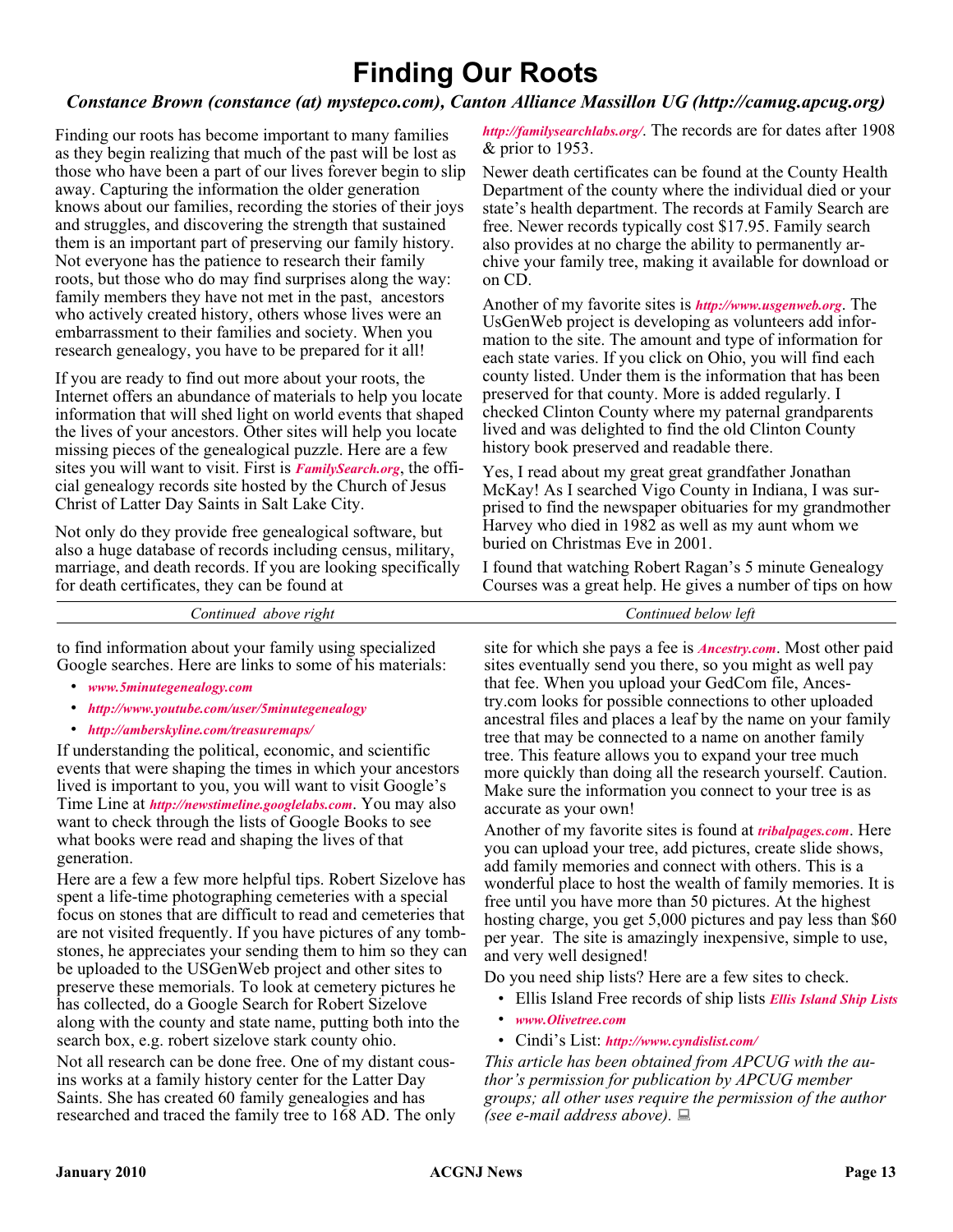#### **From Our New President**

I am honored and look forward to serve as president of ACGNJ starting in 2010. Many thanks to Mike for his service as president. There are many challenges facing our club. My goal is to work with the officers and the board to increase membership and improve our financial position. Any help will be appreciated. I encourage all to attend the monthly board meeting and email me with any questions or issues. We are looking for volunteers to help at TCF in April 2010. This is our largest fundraiser of the year. See me or our website for details. Regards, Paul Syers  $\Box$ 

#### **From Our Departing President**

I enjoyed my tenure as President of ACGNJ for the past three years. It was indeed an honor to hold such a position with an organization having a very rich and long history. These are challenging times for computer organizations, and I hope that I served the club as best as possible. I realized that it was time for me to step down as my change in family status evolved over the past year. I wasn't as focused on club activities as I should have been. I would like to congratulate Paul Syers being elected as the new ACGNJ President. I know the club will be in excellent hands. I will, of course, continue my duties as Java User Group leader and as Past President. I also look forward to continue my contributions to TCF. Best regards, Mike Redlich.  $\Box$ 

#### **Back Issues Needed**

The editor is attempting to build a CD containing all issues of ACGNJ News in pdf format, but our collection is incomplete. We're hoping some faithful reader has been hoarding them and will be willing to lend them to us just long enough to scan them. We promise to return them quickly. Thanks Joseph Gaffney, who loaned his collection for scanning, and.thanks to Alex Goldfinger for his contribution of five missing.issuesand hard copies of many we had previously borrowed. Below is a list of what we still need.

1985: June, July, August, September

1984: August

1976: January

1975: #2 and #3 (Also pamphlet-size booklets.)

If you can supply any of these missing issues (or scanned images or good clear copies), please contact the Editor by email (*[bdegroot@ptd.net](mailto:bdegroot@ptd.net)*). Those who supply missing issues will receive a free copy of the resulting CD as our thanks for your help.  $\Box$ 

### **SIG News Hardware Activity**

*Mike Reagan (hardware@acgnj.org)*

This group is dedicated to repairing, refurbishing and/or recycling older computers.

On *May 28th*, ten people attended the first meeting of the ACGNJ Hardware Activity; showing that there is, in fact, still a market for this type of event. One guy even came all the way from the Bronx! Although we did look at some of

#### **Layman's Forum**

*Matt Skoda (som359@aol.com)*

*<http://www.acgnj.org/groups/laymans.html>*

*We meet on the second Monday of the month* (no meetings in July and August) to discuss issues of interest to novice users or those who are planning to get started in computing. Watch our Web page for updates and announcements.  $\Box$ 

#### **FireFox Activity**

#### *Firefox@acgnj.org*

This SIG is intended to be an open forum for **all** FireFox and Mozilla techniques and technologies, to encourage the study and development of web sites of all kinds. All the browsers will be considered and examined. All are encouraged to "think out of the box" about new web site design. All members and guests are invited to check out the design concepts and voice their opinion.

#### *Our next meeting January 18.*

the older equipment stored in the back room, most of our time was spent in "random access": talking about past experiences and planning for the future. Hopefully, we can establish a viable long-term schedule of projects, and keep the interest of those who attended this inaugural meeting.

#### **NJ Gamers**

*Gregg McCarthy (greggmajestic@gmail.com)*

*<http://www.NJGamers.com>*

*[www.lanparty.com](http://www.lanparty.com)*

**The next Friday Night Frag will be January 8, 6 p.m. to Saturday 12 noon — 18 hours for 5 bucks!**

BYOC - Bring your own computer

BYOF - Bring your own food.

and if you don't like sitting on metal chairs... BYO chair! $\Box$ 

#### **LUNICS (Linux/Unix)**

*Andreas Meyer (lunics@acgnj.org) <http//www.acgnj.org/groups/lunics.html>*

LUNICS is a group for those who share an interest in Unix and similar operating systems. While we do quite a bit with Linux, we've also been known to discuss Solaris and BSD as well. We meet on the first Monday of the month at the Scotch Plains Rescue Squad. See the web page for directions and more information.

*Our next meeting January 4.*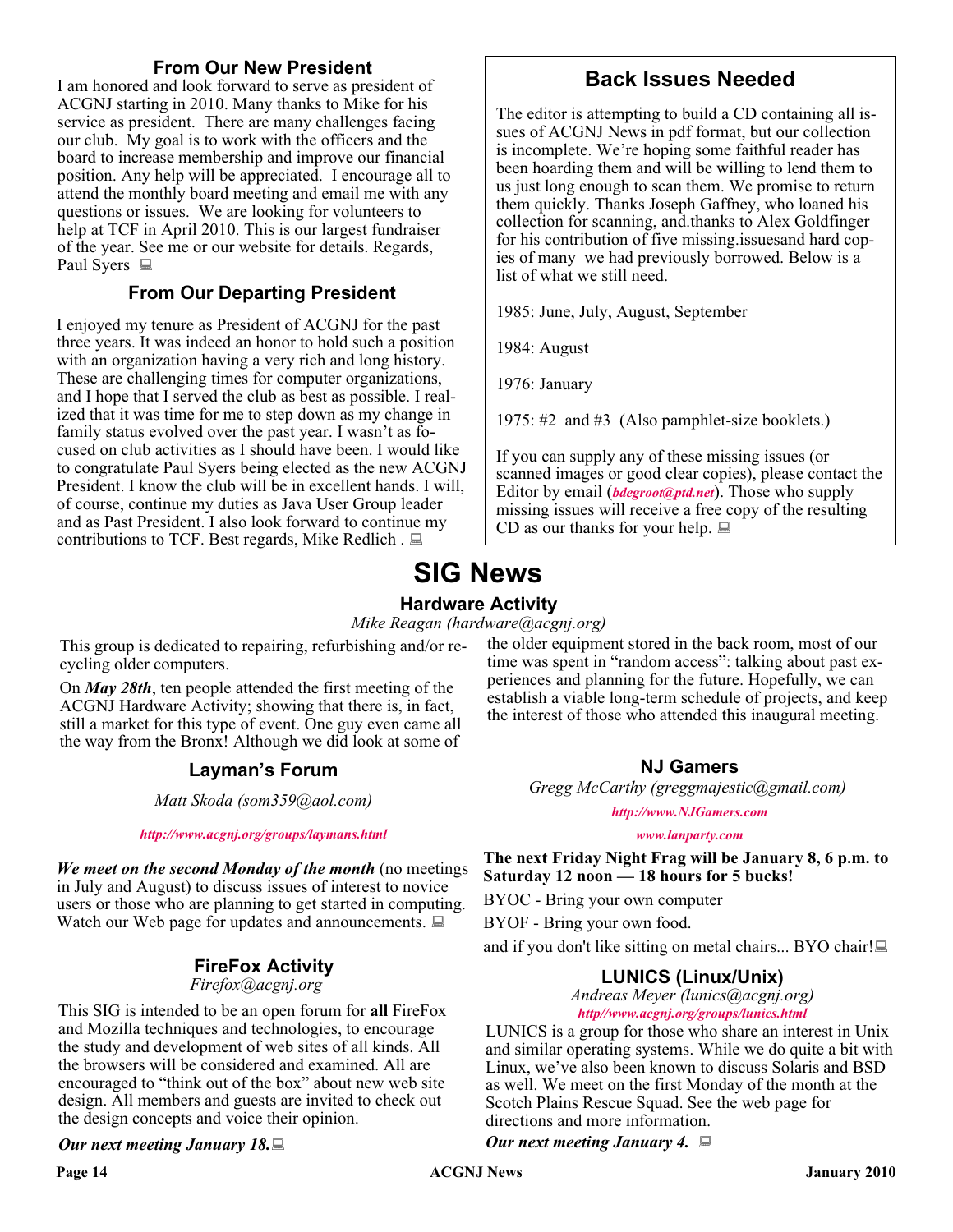#### **C/C++ Programming**

*Bruce Arnold (barnold@ieee.org)*

#### *<http://acgnj.barnold.us/index.html>*

This group is devoted to programming languages in general and C, C++, and C++ for Windows programming in particular. Each month a small but hopefully useful program (complete with source code) is presented for discussion.



**December**: Clock2009Saver - A Small Clock Screen Saver for your Desktop: New for this month is the following. The code for the Clock2009 program has been left intact but extra code has been added to create a screen saver that uses the same graphics as before. This is a normal sequence of events. When a programmer writes code, the concept of the graphics must be developed. Then, if the application is to become a screen saver, the code can be modified.

The new screen saver has a number of nice features. When it is first triggered, the opacity of the graphic is set at zero. This means that whatever is on the desktop is still seen and the clock and background are completely transparent. Over the next 10 seconds, the opacity is gradually increased to 100 percent at which time the screen is completely black except for the clock. This gradual dimming is very pleasing to the eyes. For example, as I am reading this text I notice that the screen is starting to dim as the screen saver tries to take command. I can then touch the mouse to continue working without missing a word in the text. Other features include a random positioning of the clock every 10 minutes.

For a comparison see the clock program from March 2001. *<http://acgnj.barnold.us/Csig0103.htm>*

Our *[download site](http://acgnj.barnold.us/Source/Index.htm)* has code and programs from most meetings. *Our next meeting January 19.*

#### **Java**

#### *Mike Redlich (mike@redlich.net)*

#### *<http://www.javasig.org>*

The Java Group covers beginner, intermediate, and advanced level Java programming. Primary focus is on developing useful/practical applets and applications, but can include topics such as Java I/O, JavaBeans, Reflection, object-oriented programming and software design issues.

*January 12:* Subject to be announced  $\Box$ 

#### **Web Dev**

#### *Evan Willliams (ewilliams@collaboron.com)*

This SIG is an open forum for all Website Development techniques and technologies, to encourage study and development of web sites of all kinds. All languages will be considered and examined. Anyone interested please contact the Chairperson. The current project is a CMS for the club. Anyone interested in starting a new project, come to the meeting and announce / explain. Provide as much detail as possible. WebDev should be an all-encompasing development and examination forum for all issues, applications, OS, languages and systems one can use to build Websites. We currently have two Web dev languages .NET and Java as SIGs but the other langages and OS need to be investigated, examined and tested; Windows, Linux, UNIX, DEC, Vax, HP etc. Intel-PC, Motorola - MAC etc. *Our next meeting January 13.*

#### **Window Pains**

*John Raff (jraff@comcast.net)*

#### *<http://www.acgnj.org/groups/winpains.html>*

Our intent is to provide members with Windows oriented application discussions, Microsoft and Linux style. Presentation to be directed to more heavy technological level of attendee, although newbies are welcomed.

*January 15*: Thomas Maffei on Wireless Networking Tips  $&$  Tricks  $\Box$ 

#### **Main Meeting**

*<http://www.acgnj.org/groups/mainmeet.html>*

*Mike Redlich (mike@redlich.net*)

*January 1:* No Meeting - Have a Happy New Year!

*February 5*: Subject to be announced.  $\Box$ 

#### **Investment Software**

*Jim Cooper (jim@thecoopers.org)*

#### *[http://www.acgnj.org/groups/sig\\_investment.html](http://www.acgnj.org/groups/sig_investment.html)*

The Investment SIG continues with presentations on how to use analysis programs TC2000 and TCNet. Large charts are presented on our pull down screen and illustrate the application of computer scans and formulas to find stocks for profitable investments. Technical analysis determines buy points, sell points and projected moves. Technical analysis can also be used on fundamentals such as earnings, sales growth, etc. We're no longer focusing on just Telechart -- if you are using (or interested in) Tradestation, eSignal, VectorVest -- or just in learning how to select and use charting and technical analysis, come join us !!

#### *Our next meeting: January 14.*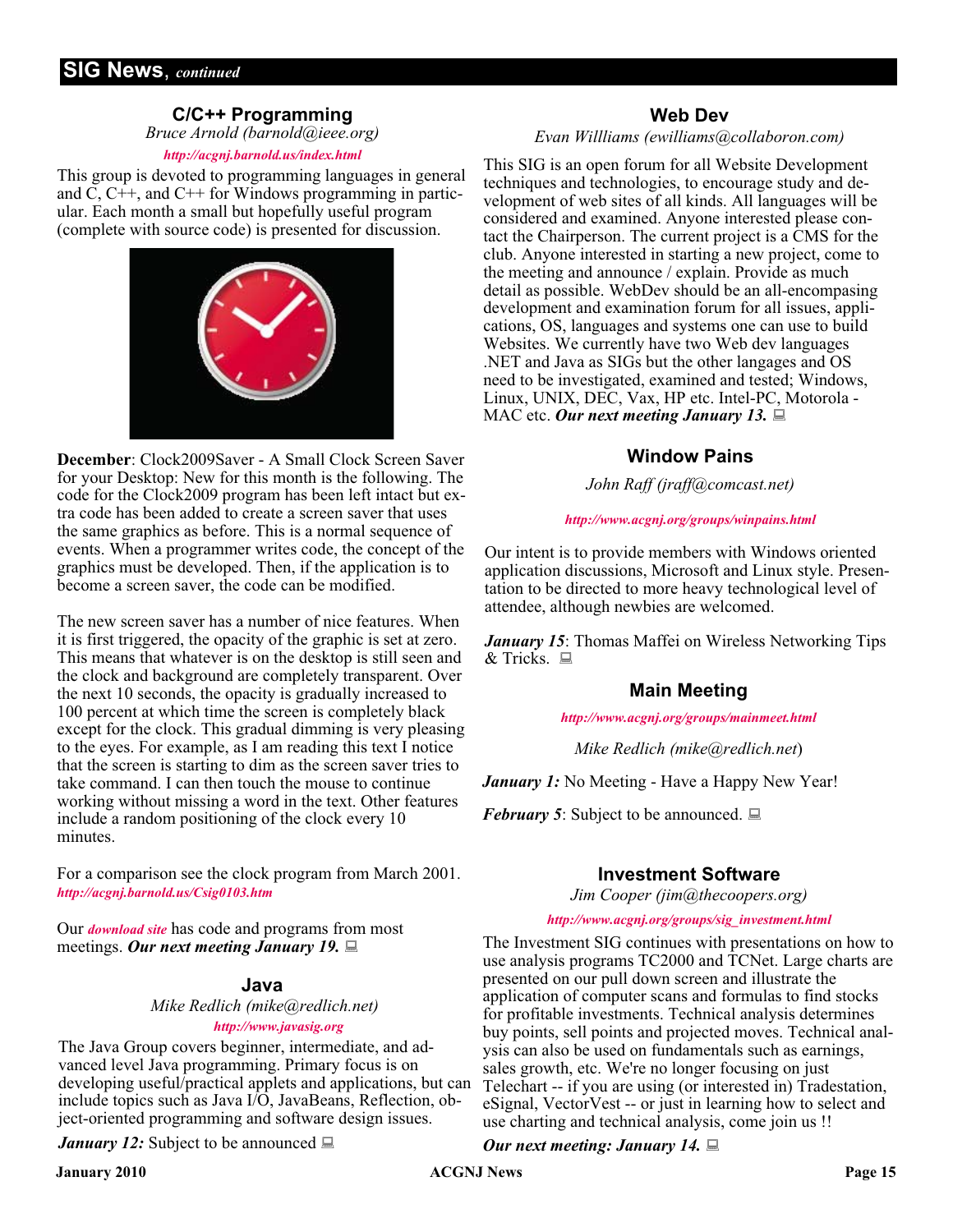### **Guru Corner**

If you need help with any of the technologies listed below, you can call on the person listed. Please be considerate and ca

#### **Discount Computer Magazine Price List**

**As described by the DealsGuy**

| ll before 10 PM.             | ou can call on the person listed. Please be considerate and |                                                                                                                        |                                                                                                                         | 1 <sub>yr</sub> |       | $2 \text{ yr}$ 3 yr |
|------------------------------|-------------------------------------------------------------|------------------------------------------------------------------------------------------------------------------------|-------------------------------------------------------------------------------------------------------------------------|-----------------|-------|---------------------|
|                              |                                                             |                                                                                                                        | <b>Computer Games</b>                                                                                                   | \$10.95         | 20.95 | 29.95               |
|                              | <b>Software</b>                                             |                                                                                                                        | <b>Computer Gaming World</b>                                                                                            | 14.95           | 28.95 | 41.95               |
|                              |                                                             |                                                                                                                        | Computer Shopper1                                                                                                       | 16.97           | 32.95 | 47.95               |
| <b>HTML</b>                  | Mike Redlich                                                | 908-246-0410                                                                                                           | Dr. Dobbs Journal                                                                                                       | 15.95           | 30.95 |                     |
|                              | Jo-Anne Head                                                | 908-769-7385                                                                                                           | Mac Addict                                                                                                              | 10.97           |       |                     |
| ColdFusion                   | Jo-Anne Head                                                | 908-769-7385                                                                                                           | Mac Home Journal                                                                                                        | 15.97           | 29.97 |                     |
|                              |                                                             |                                                                                                                        | Mac World                                                                                                               | 12.95           |       |                     |
| <b>CSS</b>                   | Frank Warren                                                | 908-756-1681                                                                                                           | Maximum PC                                                                                                              | 9.95            | 18.95 | 27.95               |
|                              | Jo-Anne Head                                                | 908-769-7385                                                                                                           | Microsoft System Journal                                                                                                | 21.95           | 39.95 |                     |
| Java                         | Mike Redlich                                                | 908-246-0410                                                                                                           | PC Gamer                                                                                                                | 12.95           |       |                     |
|                              |                                                             |                                                                                                                        | PC Magazine (22/44/66 Issues)                                                                                           | 25.97           | 48.95 | 68.95               |
| $C++$                        | <b>Bruce Arnold</b>                                         | 908-735-7898                                                                                                           | PC World                                                                                                                | 16.95           |       |                     |
|                              | Mike Redlich                                                | 908-246-0410                                                                                                           | Wired                                                                                                                   | 6.00            | 12.00 | 17.00               |
| ASP                          | Mike Redlich                                                | 908-246-0410                                                                                                           | These prices are for new subscriptions and renewals. All<br>orders must be accompanied by a check, cash or Money        |                 |       |                     |
| Perl                         | John Raff                                                   | 973-560-9070                                                                                                           | Order. Make payable to Herb Goodman, and mail to:                                                                       |                 |       |                     |
|                              | Frank Warren                                                | 908-756-1681                                                                                                           | Herb Goodman, 8295 Sunlake Drive, Boca Raton,<br>FL 33496                                                               |                 |       |                     |
| XML                          | Mike Redlich                                                | 908-246-0410                                                                                                           | Telephone: 561-488-4465, e-mail: hgoodman@prod-<br>igy.net                                                              |                 |       |                     |
| Genealogy                    | Frank Warren                                                | 908-756-1681                                                                                                           | Please allow 10 to 12 weeks for your magazines to start.                                                                |                 |       |                     |
| Home Automation Frank Warren |                                                             | 908-756-1681                                                                                                           | For renewals you must supply an address label from your<br>present subscription to insure the correct start of your re- |                 |       |                     |
| <b>Operating Systems</b>     |                                                             | newal. As an extra service I will mail a renewal notice<br>about 4 months prior to their expiration date. I carry more |                                                                                                                         |                 |       |                     |
| Windows 3.1                  | <b>Ted Martin</b>                                           | 732-636-1942                                                                                                           | than 300 titles at excellent prices — email for prices. $\Box$                                                          |                 |       |                     |

### **ACGNJ MEMBERSHIP APPLICATION**

Sign up online at http://www.acguj.org/membershipApplication.html and pay dues with PayPal.

|                 |                  |                                                                                                                               | Dues |                |                |                       |
|-----------------|------------------|-------------------------------------------------------------------------------------------------------------------------------|------|----------------|----------------|-----------------------|
|                 | <b>US/CANADA</b> | <b>FAMILY OF MEMBER</b>                                                                                                       |      |                | <b>STUDENT</b> | <b>SENIOR CITIZEN</b> |
| Year            | \$25             | \$10                                                                                                                          |      |                | \$20           | (Over 65)<br>\$20     |
| 2 Years         | \$40             |                                                                                                                               |      |                |                |                       |
| 3 Years         | \$55             |                                                                                                                               |      |                |                | \$45                  |
|                 |                  | Mail this application and your check to:<br>AMATEUR COMPUTER GROUP OF NEW JERSEY, INC., P.0. BOX 135, SCOTCH PLAINS, NJ 07076 |      |                |                |                       |
|                 |                  | ■ New Member Renewal                                                                                                          |      | Address Change |                |                       |
| First Name      |                  | Last Name                                                                                                                     |      |                |                | Phone                 |
| Mailing Address |                  |                                                                                                                               |      |                |                | E-Mail                |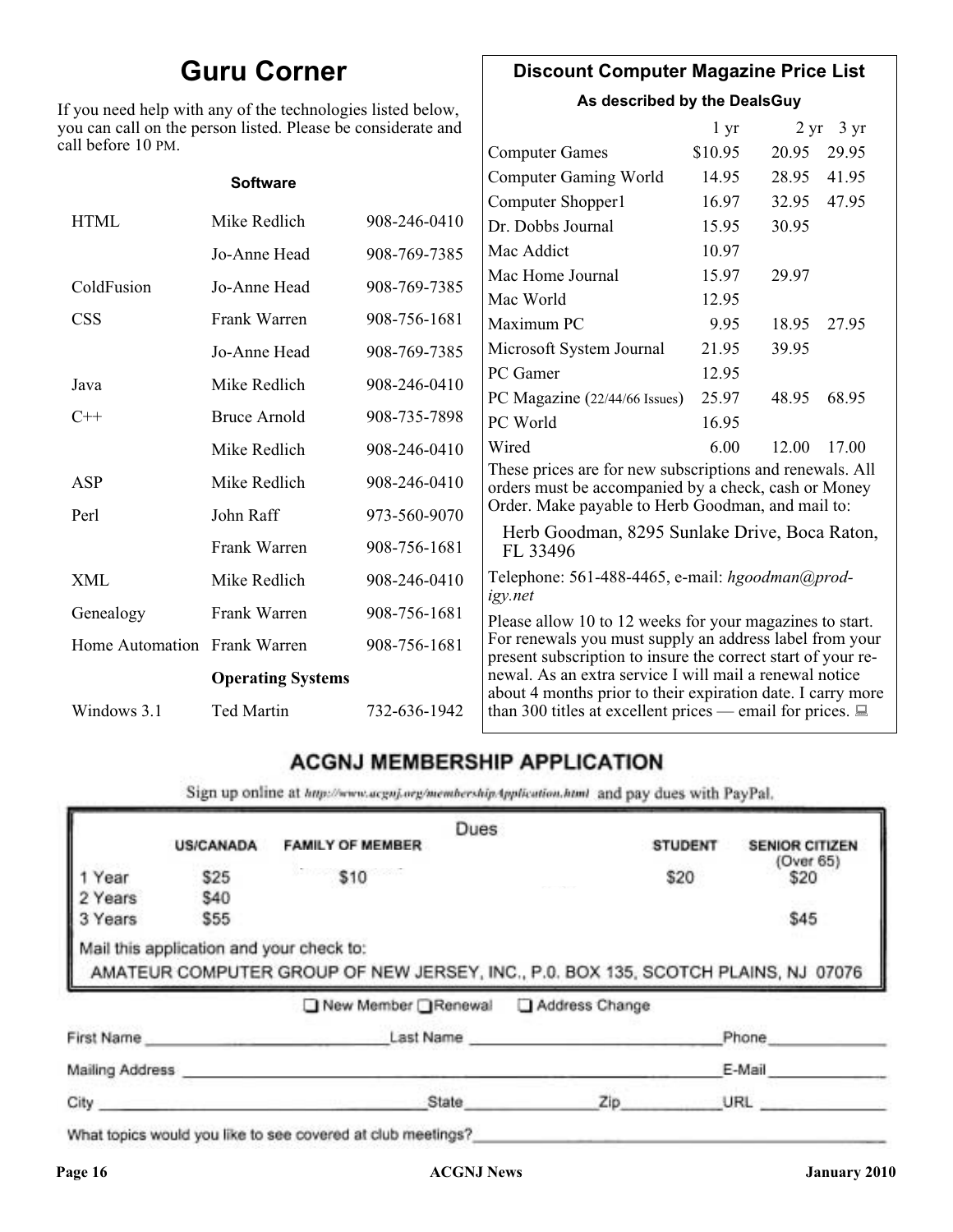| <b>Other Local Computer Groups</b>                                                                                                                                             |                                                                                                                                                           |                                                                                                                                                                      |  |
|--------------------------------------------------------------------------------------------------------------------------------------------------------------------------------|-----------------------------------------------------------------------------------------------------------------------------------------------------------|----------------------------------------------------------------------------------------------------------------------------------------------------------------------|--|
| <b>Princeton Macintosh User Group:</b> 7:15 pm 2nd<br>Tuesday, Jadwin Hall, A-10, Washington Rd,<br>Princeton, $(609)$ 252-1163, www.pmug-nj.org                               | Linux Users Group in Princeton: 7 pm, 2nd<br>Wednesday, Lawrence Branch Mercer Library,<br>Rt#1 & Darrah Lane, Lawrence NJ<br>http://www.lugip.org        | <b>New York PC:</b> 3rd Thurs, 7 pm, PS 41, 116 W<br>11th St. For info call hotline, (212) 533-NYPC,<br>http://www.nypc.org                                          |  |
| <b>Computer Education Society of Philadelphia:</b><br>Meetings & Workshops at Jem Electronics, 6622<br>Castor Ave, Philadelphia PA. www.cesop.org/                             | <b>Brookdale Computer Users Group:</b> 7 pm, 3rd<br>Friday, Brookdale Community College, Bldg<br>MAN Rm 103, Lincroft NJ. (732)-739-9633.<br>www.bcug.com | NJ Macintosh User Group: 8 pm, 3rd Tuesday,<br>Allwood Branch Library, Lyall Rd, Clifton NJ.<br>$(201) 893 - 5274$ http://www.njmug.org.                             |  |
| PC User Group of So. Jersey: 2nd Mon., 7 pm,<br>Trinity Presb. Church, 499 Rt 70 E, Cherry Hill,<br>NJ. L. Horn, (856) 983-5360<br>http://www.pcugsj.org                       | Hunterdon Computer Club: 8:30 am, 3rd Sat,<br>Hunterdon Medical Center, Rt 31, Flemington NJ.<br>www.hunterdoncomputerclub.org. (908)<br>995-4042.        | NY Amateur Computer Group: 2nd Thurs, 7<br>pm, Rm 806 Silver Bldg, NYU, 32 Waverly Pl,<br>NYC http://www.nyacc.org                                                   |  |
| Morris Micro Computer Club: 7 pm 2nd Thurs.,<br>Morris County Library, Hanover Ave, Morristown<br>NJ, (973) 267-0871.<br>http://www.morrismicro.com                            | Central Jersey Computer Club: 8 pm, 4th Fri-<br>day, Rm 74, Armstrong Hall, College of NJ. Rich<br>Williams, (609) 466-0909.                              | NJ PC User Group: 2nd Thurs, Monroe Rm at<br>Wyckoff Public Library, 7 pm. Maureen Shannon,<br>$(201)$ 853-7432, www.njpcug.org                                      |  |
| <b>Philadelphia Area Computer Society: 3rd Sat, 12</b><br>noon Main Meeting, groups 8 am-3 pm. Upper<br>Moreland Middle School, Hatboro PA. (215)<br>764-6338. www.pacsnet.org | NJ Computer Club: 6:15 pm, 2nd Wednesday ex-<br>cept Jul & Aug, North Branch Reformed Church,<br>203 Rt 28, Bridgewater NJ <i>http://www.njcc.org</i>     | Princeton PC Users Group: 2nd Monday,<br>Lawrenceville Library, Alt Rt 1 & Darrah Lane,<br>Lawrenceville, Paul Kurivchack (908) 218-0778,<br>http://www.ppcug-nj.org |  |

| <b>Classified</b>                                                                                                                                                                                                                                                                                                                                                                             | <b>Radio and TV Programs</b>                                                                                                                                                                                                                                                                                                                                           |
|-----------------------------------------------------------------------------------------------------------------------------------------------------------------------------------------------------------------------------------------------------------------------------------------------------------------------------------------------------------------------------------------------|------------------------------------------------------------------------------------------------------------------------------------------------------------------------------------------------------------------------------------------------------------------------------------------------------------------------------------------------------------------------|
| <b>FREE TO MEMBERS.</b> Use our clas-<br>sified ads to sell off your surplus computer<br>stuff. Send copy to Classified, ACGNJ<br>NEWS, P.O. Box 135, Scotch Plains NJ<br>07076 or e-mail to the editor,<br><i>bdegroot@ptd.net.</i> Classified ads are free<br>to members, one per issue. Non-members<br>pay \$10. Send check payable to ACGNJ<br>Inc. with copy. Reasonable length, please. | IMOUNTON AVE<br><b>Computer Radio Show, WBAI</b><br>Amold<br>Slenside Rd<br>99.5 FM, NY, Wed. 8-9 p.m.<br>Auditorium<br>The<br><b>Software</b><br>Review,<br>L Exit A3<br>Channel, Saturday<br>Learning<br>$\sqrt{3}$<br>$10-10:30$ p.m.<br>On Computers, WCTC 1450<br>0.5.22<br>AM, New Brunswick, Sunday<br>Echo<br>Queen<br>1-4 p.m. To ask questions call<br>Diner |
| Member of<br>ociation of<br>Personal Computer User Groups                                                                                                                                                                                                                                                                                                                                     | $(800)$ 677-0874.<br>ភ្នំ<br>ភ្ន<br>Borle Ave<br>É<br><b>Cantrol Ave</b><br>PC Talk, Sunday from 8 p.m. to<br><b>Termited</b><br>Scotch Plains<br>10 p.m., 1210 AM Philadelphia.<br>Rescue Sound<br><b>Ext 135</b><br>1800-876-WPEN, Webcast<br>at http://www.pctalkweb.net.<br>$\mathbf{v}^{\mathbf{c}^{\prime}}$                                                     |

#### *<http://www.apcug.net>*

#### **Directions to Meetings at Scotch Plains Rescue Squad, 1916 Bartle Ave., Scotch Plains NJ**

#### **From New York City or Northern New Jersey**

Take Route 1&9 or the Garden State Parkway to US 22 Westbound.

#### **From Southern New Jersey**

Take Parkway north to Exit 135 (Clark). Stay on left of ramp, follow circle under Parkway. Bear right to Central Avenue; follow to Westfield and under RR overpass. Left at light to North Avenue; follow to light in Fanwood. Right on Martine (which becomes Park Ave). Right on Bartle Ave in middle of shopping district.Scotch Plains Rescue Squad (2-story brick) is located on the right. Do not park in the row next to the building — you'll be towed.

#### **From I-78 (either direction)**

Take exit 41 (Scotch Plains); follow signs to US 22. Turn right at light at bottom of hill and use overpass to cross Rt. 22. Follow US 22 Westbound directions.

#### **From US 22 Westbound**

Exit at Park Avenue, Scotch Plains after McDonalds on the right, diagonally opposite Scotchwood Diner on the left, immediately before the overpass. After exiting, turn left at the light and use overpass to cross US 22. Bear right at bottom of ramp to continue south on Park Avenue. Turn left at the second light (a staggered intersection). Scotch Plains Rescue Squad (2-story brick) is on the right. Do not park in the row next to the building — you'll be towed. We meet on the second floor, entering by the door at the right front of the building.

#### **From Western New Jersey**

Take US 22 Eastbound to the Park Avenue exit. The exit is about a mile past Terrill Road and immediately past the overpass. Exit onto Park Avenue South and follow the directions above to the Rescue Squad building.